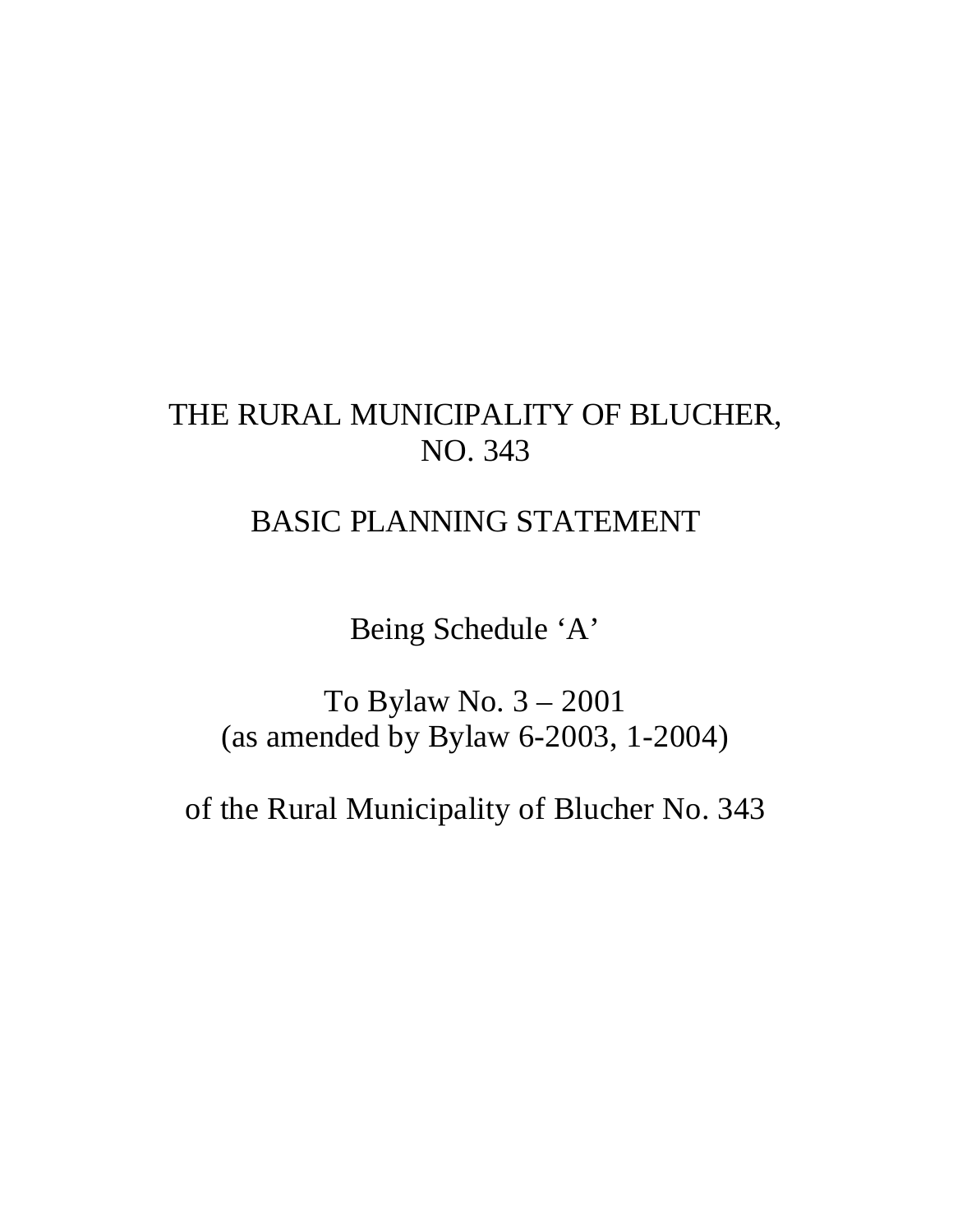| <b>CONTENTS</b> | <b>PAGE</b> |
|-----------------|-------------|
| PART I          | 5           |
| 1.1             | 5           |
| 1.2             | 5           |
| 1.3             | 5           |
| 1.4             | 9           |
| PART II         | 9           |
| 2.1             | 9           |
| 2.2             | 10          |
| 2.2a)           | 10          |
| 2.2 b)          | 12          |
| 2.2 c)          | 13          |
| 2.3             | 13          |
| 2.3a)           | 13          |
| 2.3 b)          | 13          |
| 2.3c)           | 13          |
| PART III        | 14          |
| 3.1             | 14          |
| 3.2             | 14          |
| 3.3             | 14          |
| 3.4             | 16          |
| 3.5             | 18          |
| 3.6             | 21          |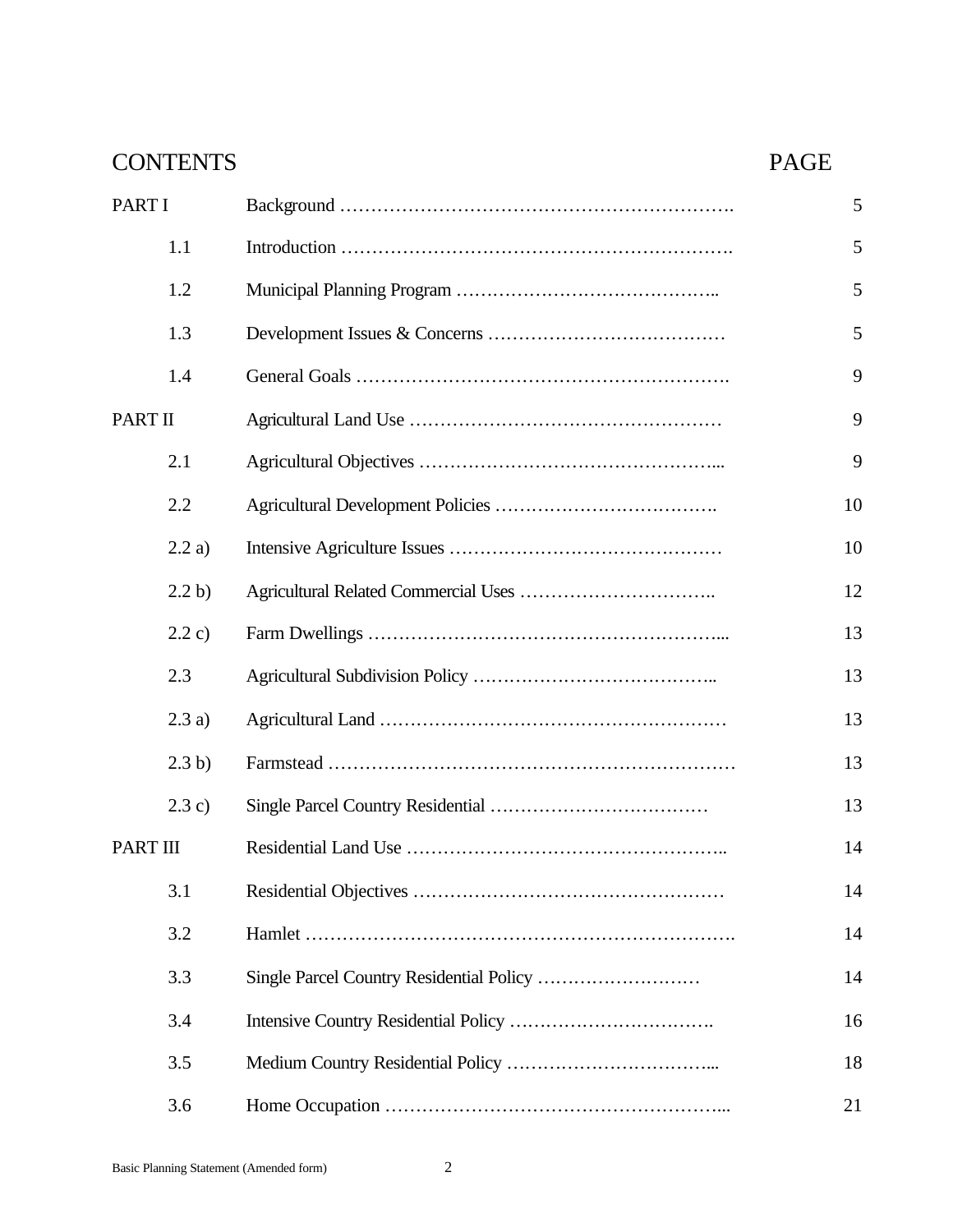| 3.7             |                                                             | 21 |
|-----------------|-------------------------------------------------------------|----|
| PART IV         |                                                             | 21 |
| 4.1             |                                                             | 21 |
| 4.2             |                                                             | 21 |
| <b>PART V</b>   |                                                             | 23 |
| 5.1             |                                                             | 23 |
| 5.2             |                                                             | 23 |
| 5.3             |                                                             | 24 |
| <b>PART VI</b>  |                                                             | 28 |
| 6.1             |                                                             | 28 |
| 6.2             |                                                             | 28 |
| 6.3             |                                                             | 28 |
| 6.4             |                                                             | 28 |
| <b>PART VII</b> |                                                             | 29 |
| 7.1             | Environment and Heritage Conservation/Protection Objectives | 29 |
| 7.2             | Environment and Heritage Conservation/Protection Policy     | 30 |
| PART VIII       |                                                             | 30 |
| 8.1             |                                                             | 30 |
| 8.2             |                                                             | 31 |
| PART IX         |                                                             | 32 |
| 9.1             | Co-operation and Inter-Municipal Consideration              | 32 |
| 9.2             |                                                             | 33 |
| 9.3             |                                                             | 33 |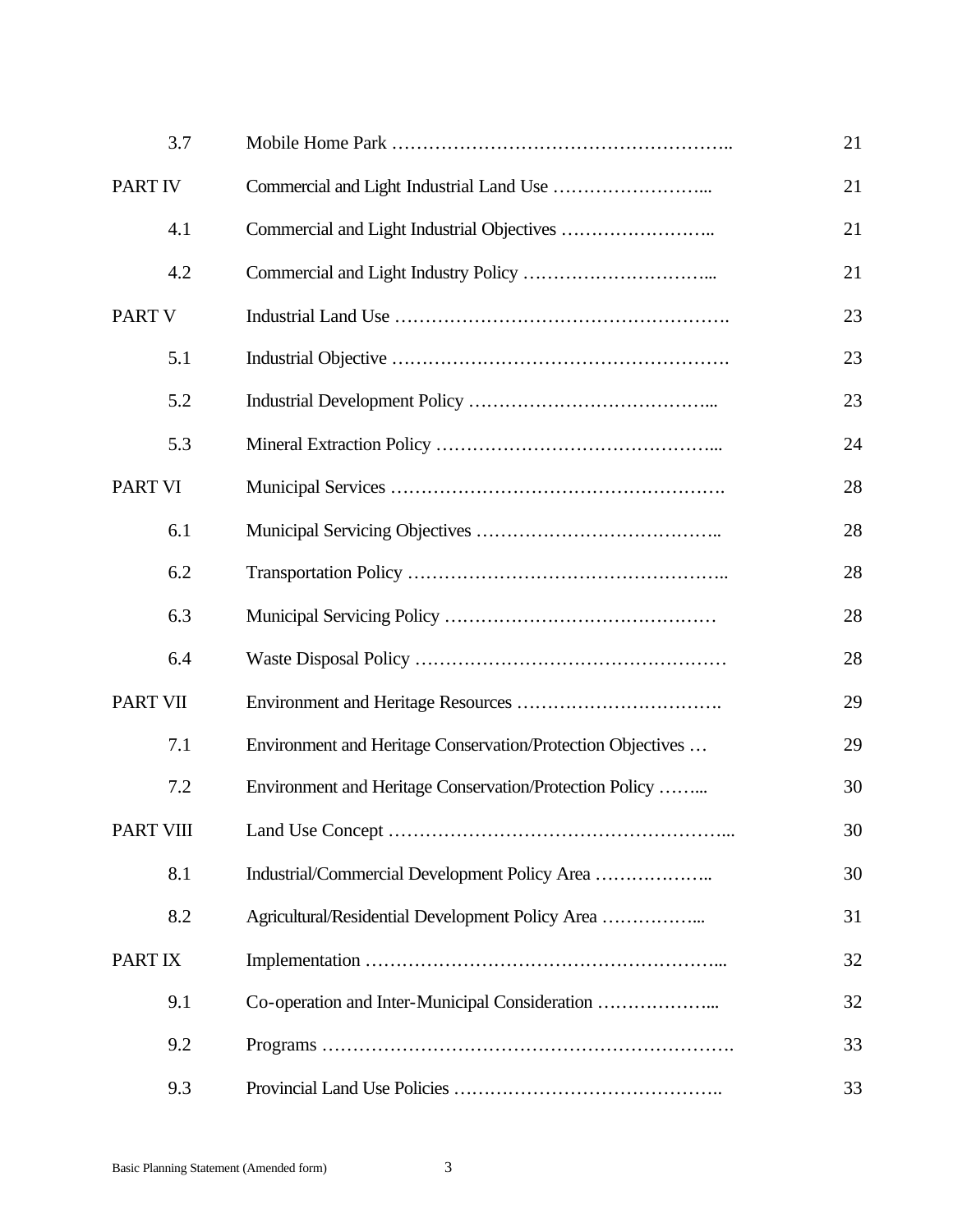|        | 9.4 |    |
|--------|-----|----|
|        | 9.5 |    |
|        | 9.6 |    |
|        | 9.7 | 33 |
| PART X |     | 34 |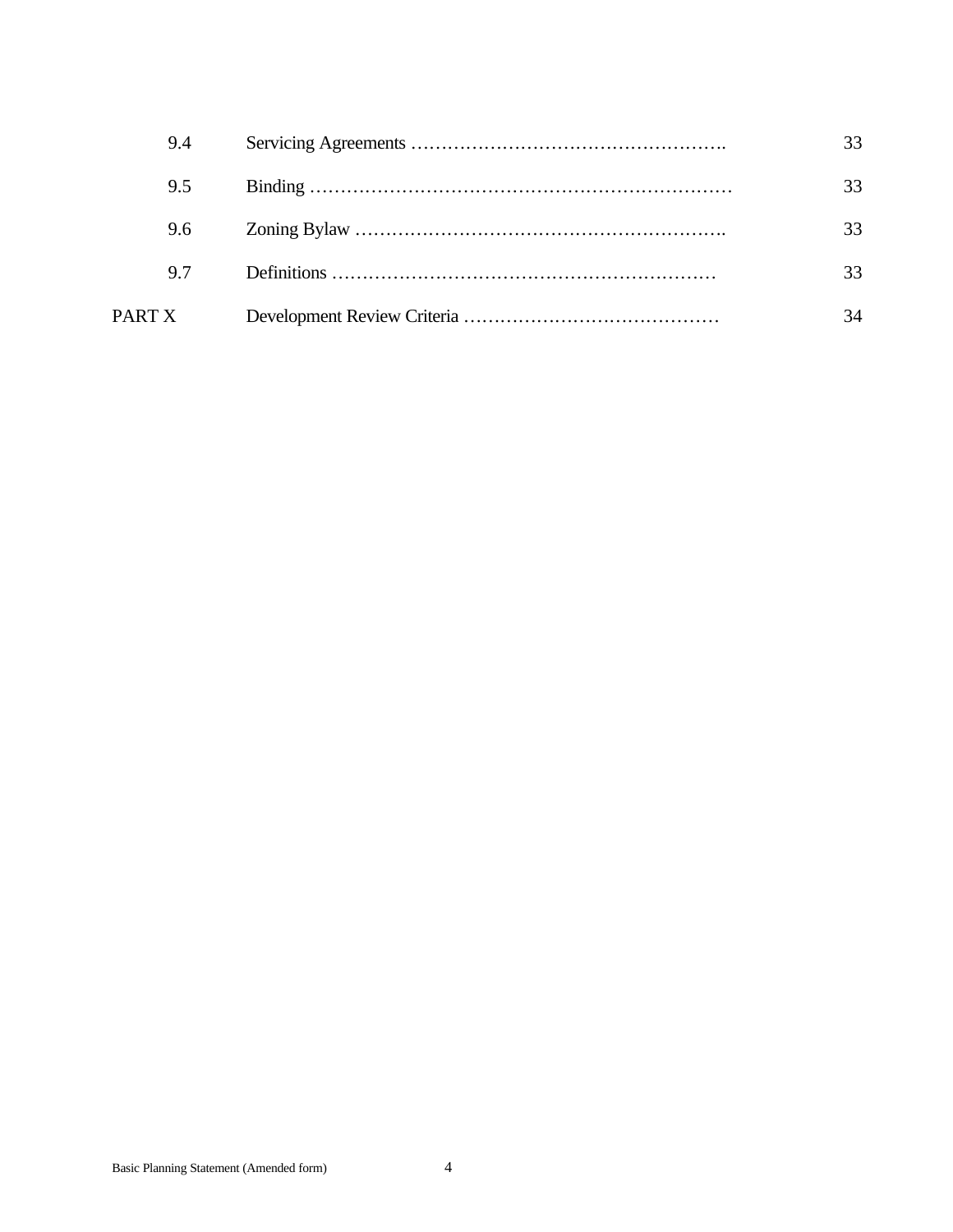# **PART I** BACKGROUND

#### **1.1 Introduction**

Sections 39 and 45 of The Planning and Development Act, 1983 empower council to prepare and adopt a basic planning statement and zoning bylaw. The basic planning statement is a growth management tool, which provides the basis for regulations and decisions made under the zoning bylaw. Its primary purpose is to provide a framework within which future land subdivision and development in the municipality is to be encouraged and directed. The policies within this statement are intended to:

- a) guide all growth in a logical and orderly manner in order to benefit all residents of the municipality;
- b) to enhance the cultural, visual and ecological qualities of the rural environment;
- c) to ensure that adequate services are available for the health, safety and convenience of the residents; and
- d) to encourage the development of an environment which is pleasant, efficient and economical for all concerned.

#### **1.2 Municipal Planning Program**

The Rural Municipality of Blucher No. 343 authorized the preparation of an updated zoning bylaw in 1992. The first step in this process was the preparation of a Background Planning Report dated April 28, 1993. This report which was prepared for council by the firm, Hilderman, Witty, Crosby Hanna and Associates presents information respecting land use and the social, cultural and physical resources of the municipality. It presents planning issues and key findings and recommends general goals and objectives which are contained herein and which serve as a basis for the development of land use policy in this basic planning statement.

#### **1.3 Development Issues and Concerns**

#### **1.3.1 The Physical Environment**

a) Agricultural Capability

Very little (if any) of the land in the municipality would be considered to be prime farmland (i.e. CLI Class 1 or 2). Land use policy should consider the need to protect what good farmland there is from being taken out of production for residential or other non-agricultural uses.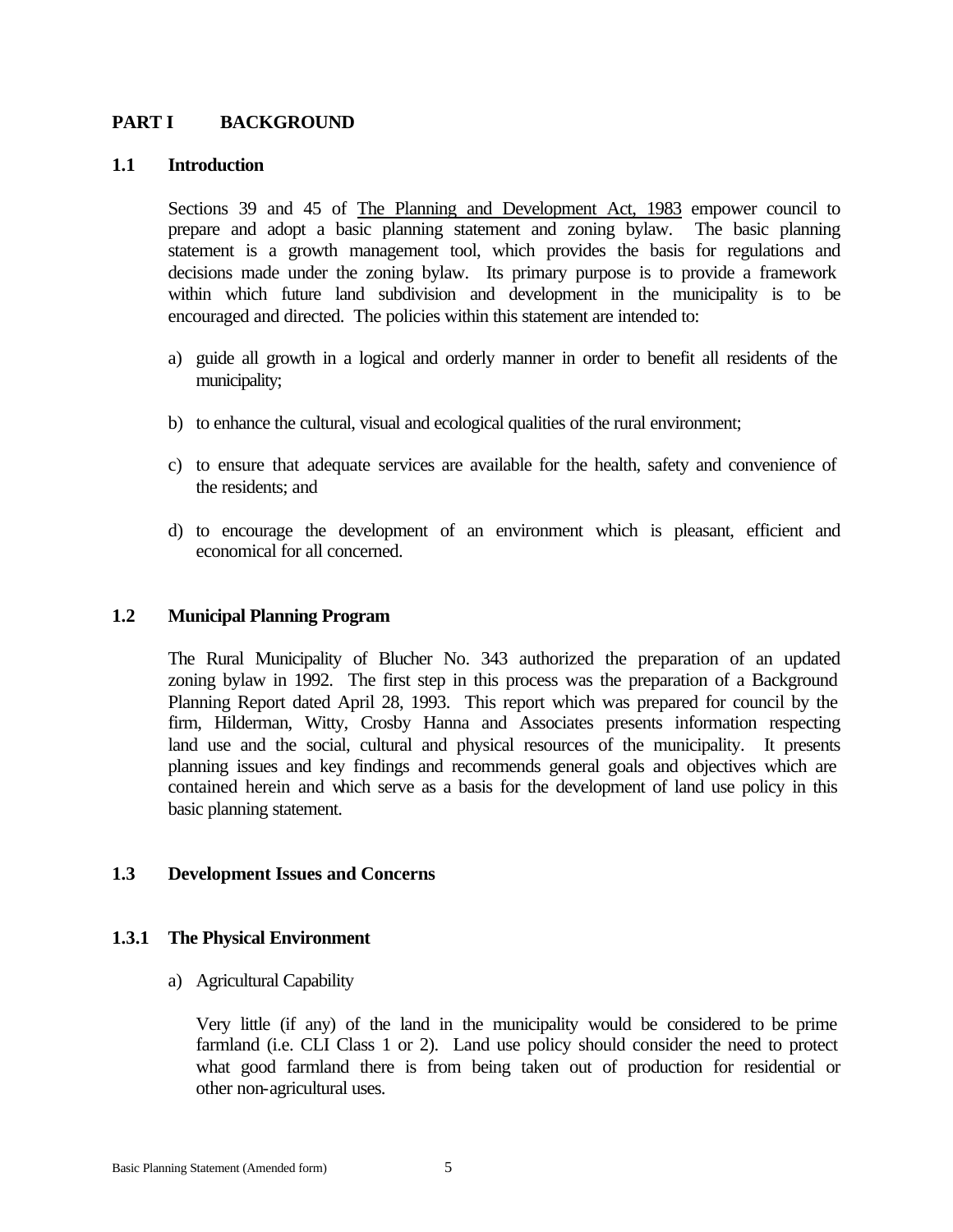#### b) Aggregate Resources

Regional analysis suggests that there are significant deposits of sand and gravel in the municipality, especially in Township 36, Range 3, W3M. Policy is required to protect any known area of gravel, or areas believed to exhibit a high potential for being a source of gravel, from development which would effectively preclude gravel extraction when needed/desired.

- c) Wildlife
	- i) Although the Saskatchewan Department of Environment and Resource Management has designated no land in the study area as critical wildlife habitat, much of the R. M. is good deer habitat.
	- ii) Excellent habitat for ducks, geese and shorebirds exists in wetlands within R. M. 343.
	- iii) Bradwell reservoir and adjacent wetlands may have potential as a small-scale natural tourism attraction or at least as a protected wildlife area.
	- iv) Land use policy is needed to protect habitat resources in those areas identified as being especially important to wildlife and, more generally, to promote the environmental and economic sustainability of all development.
- d) Groundwater Potential
	- i) Regional analysis suggests the most extensive areas with relatively high potential for developing groundwater supplies are found west of Clavet, and east, south and southwest of Bradwell. Much of the municipality (most of the northeast half) has poor potential for groundwater supplies.
	- ii) Policies regarding the location and/or development of and use, which will require water sources, should be based, in part, on the availability of sufficient quantities of water of adequate quality for the intended use.
- e) Physical Development Constraints

Regional level analysis suggests that terrain suitability for structural development, and for ongoing operations and maintenance of structures and related land uses, varies significantly across the municipality. Policy is needed to guide development, in a manner, which exhibits a high degree of fit with the opportunities and constraints presented by terrain conditions.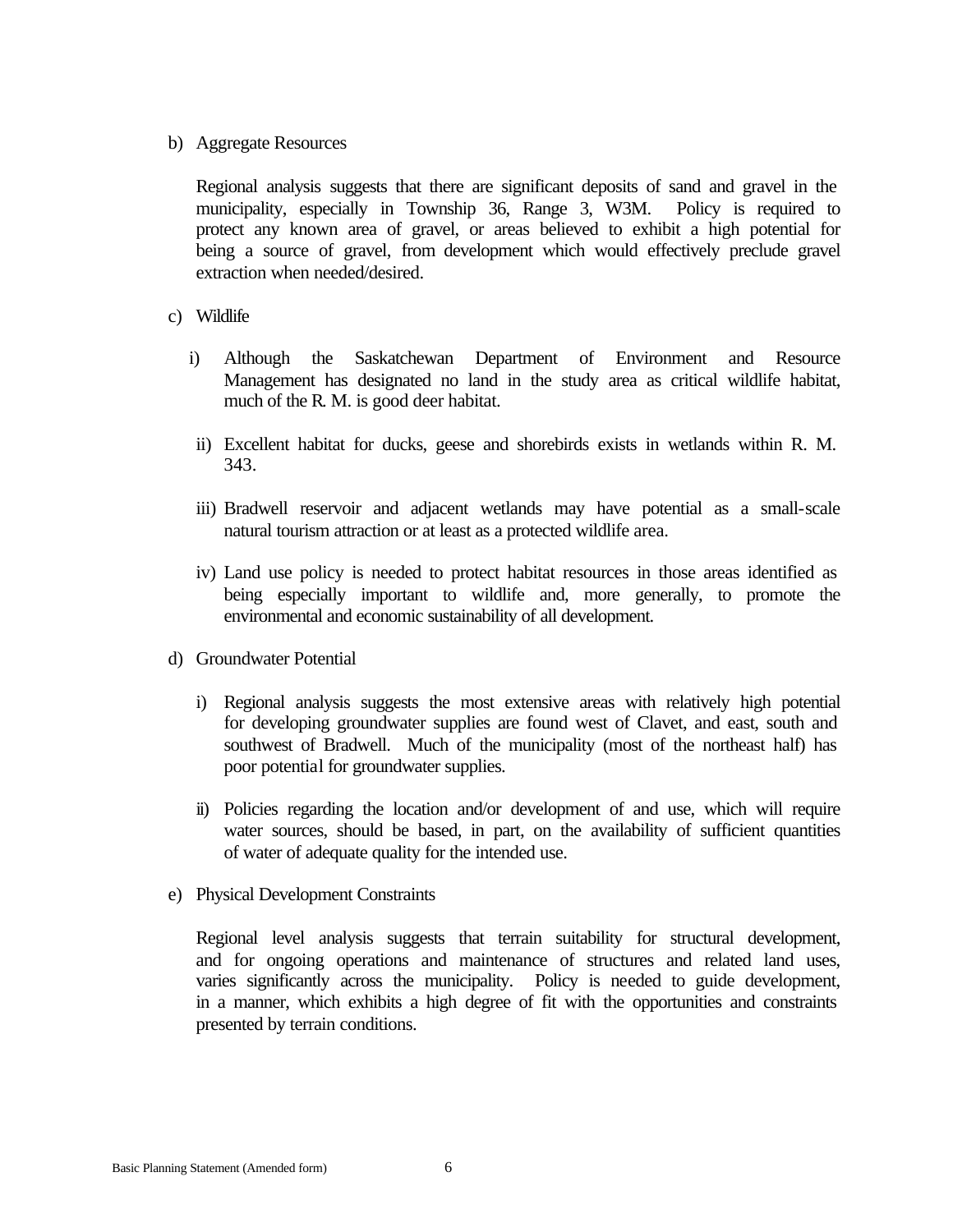## **1.3.2 Cultural Heritage Resources**

A number of significant heritage resources have been either designated as municipal Heritage Property under The Heritage Property Act or otherwise identified as being of significance to the area's heritage. Policy is required to identify, protect and promote significant heritage resources in the municipality.

### **1.3.3 Population Trends and Projections**

- a) Based on recent trends, the population of R. M. 343 is projected to increase by 450 or decrease by 100 over the next 20 years (from a based population of 1100). Such a large increase would have major impacts on the need for a number of community services.
- b) The proportion of the population in pre-school and school age categories will remain relatively stable.
- c) The populations of Allan, Bradwell and Elstow are expected to decline by the year 2011. Clavet's population is forecast to increase dramatically by between 400 and 700 people over the same period. For Bradwell and Elstow, projected population declines could lead to increased need for shared/coordinated service delivery with the R. M. or, potentially, even to consideration of municipal amalgamation. Projected increases in Clavet's population could raise issues related to annexation of land from the R. M. to accommodate this growth.
- d) Policy may be required to deal with the impacts of projected population changes on the demands for municipal services, including the availability of increased sharing and coordination among area municipalities in the delivery of municipal services.
- e) Policy may be required to deal with future issues of municipal amalgamation with some urban municipalities in the area.
- f) Policy is required to prevent land use conflicts between the municipality and the Village of Clavet and to take into account the Village's plans for future growth, development and land use patterns.

# **1.3.4 Land Use and Development**

- a) Agriculture
	- i) Over 77,000 hectares of land in R. M. 343 are used exclusively for agricultural purposes. About 90 % of this land is improved for farming.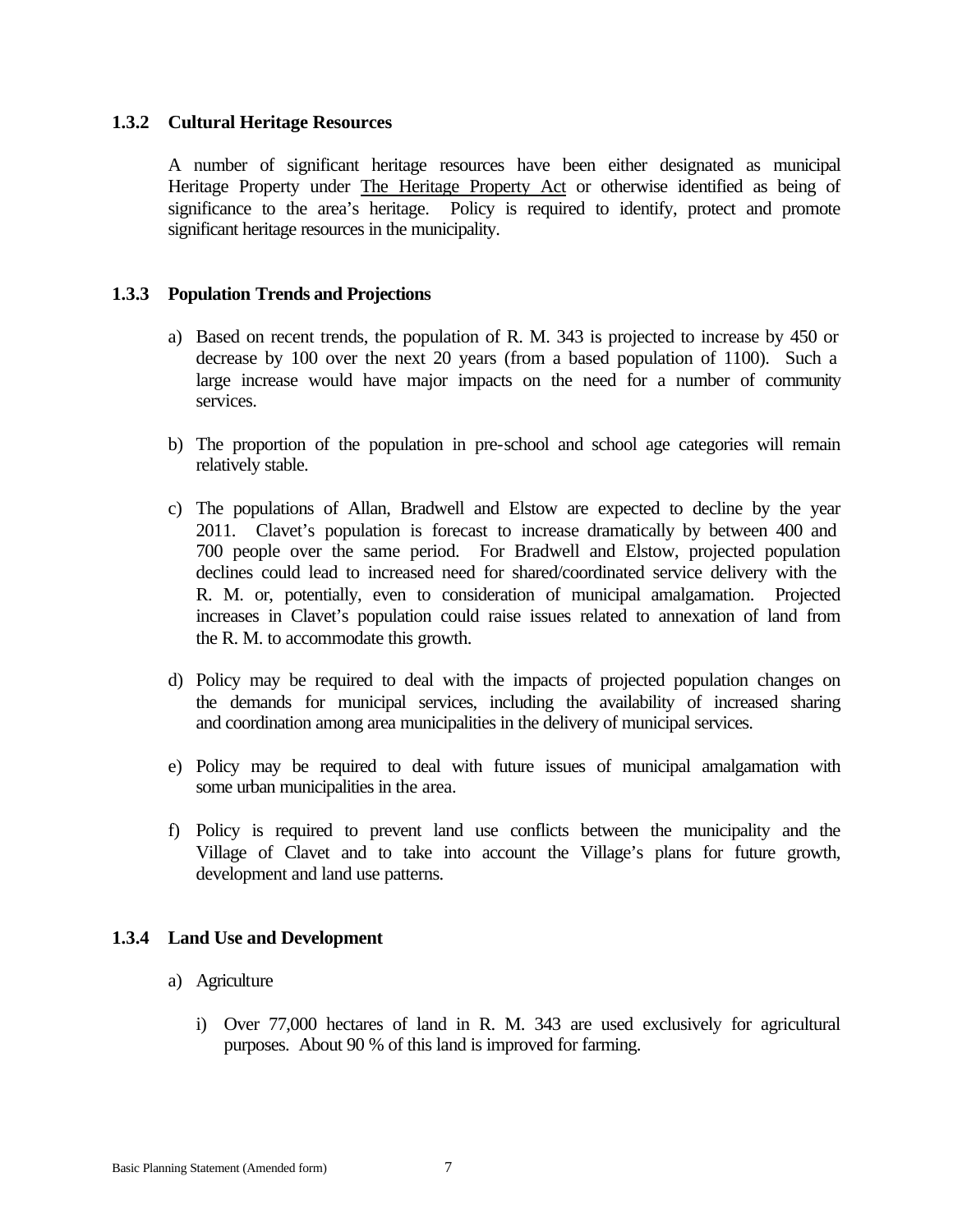- ii) Over 65 % of the farmland is privately owned.
- iii) Most farms in the study area are between 161 and 647 hectares in size.
- iv) The most important crops are hard red spring wheat, barley and Durum wheat, although compared to Crop District 6A and the province as a whole, crops yields are highest for fall rye.
- v) Policy is required to ensure adequate size for agricultural holdings, but flexibility will be needed to accommodate intensive agricultural and small-scale farms.
- vi) Policy is required to accommodate farmland subdivision to reflect realities of farm debt settlement, farmland consolidation, estate settlement and sale or lease of Crown Land for farming purposes.
- vii) Policy is needed to deal with location and development of Intensive Livestock Operations. Such policy must reflect the role(s) and responsibility (ies) of both the provincial Department of Agriculture and Food and the municipality in controlling I.L.O. development.
- b) Industrial and Commercial
	- i) The PCS and PCA potash mines and mills are both significant sources of regional employment and major sources of municipal tax revenues. Some concern has been expressed relating to potential hazards of and land use conflicts with the potash mines and mills. Land use policy is required to ensure that the potential for land use conflicts with the potash mines/mills is not realized and that incompatible development is directed to areas where future complaints regarding the mines/mills should not arise.
	- ii) Most other industrial and commercial development in the municipality is focused along the primary transportation corridor (highway 5 and 16 and the railways). Policy should provide direction for the growth and development of industries and businesses, which require locations along primary transportation corridors and/or proximity to a major urban centre.
	- iii) Consideration should be given to policy designed to accommodate cottage industries, home industries and off-farm employment.
- c) Residential
	- i) Proximity of the municipality to Saskatoon, combined with extensive areas that may be suitable for non-agricultural (including country residents) development and steady residential subdivision activity in the municipality through the 1980's strongly suggests that demand for country residential subdivision and development will grow in the future.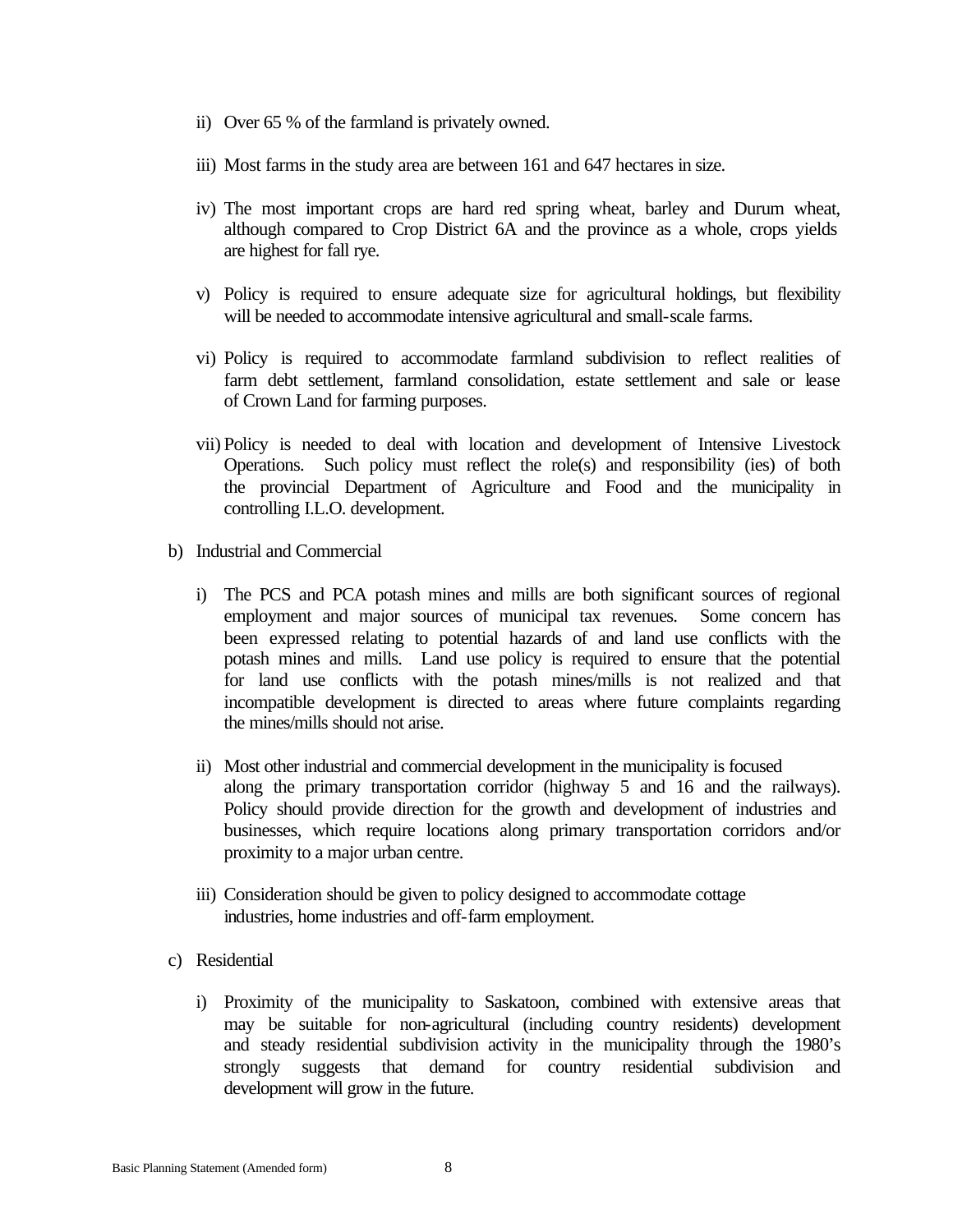- ii) Typically, demands on municipal service delivery are significantly higher from country residential areas than from agricultural or other land uses.
- iii) Policy is therefore required to provide direction regarding preferred locations for country residential development.
- iv) Policy is also required to minimize the costs of country residential subdivision and development to the municipality, and to ensure that it is undertaken in an orderly and planned manner.
- d) Municipal Services
	- i) Policy is needed with respect to future management and disposal of solid waste in the municipality.

# **1.4 General Goals**

The following general goals provide direction for establishing specific land use policies.

- a) To maintain the agricultural character of the municipality.
- b) To promote orderly development of the municipality while minimizing any detrimental social, economic, and environmental impacts.
- c) To maintain the long-term economic and environmental viability of the municipality by promoting and permitting only appropriate development which exhibits a high degree of fit with the land resource base in both the short and long terms.

# **PART II AGRICULTURAL LAND USE**

#### **2.1 Agricultural Objectives**

- a) To conserve the agricultural character of the municipality and the rural way of life.
- b) To conserve high quality agricultural land for continuing productive agricultural use.
- c) To protect agricultural land uses from negative impacts of non-agricultural land use and development.
- d) To accommodate intensive agricultural uses in the municipality provided they do not jeopardize development standards and environmental concerns.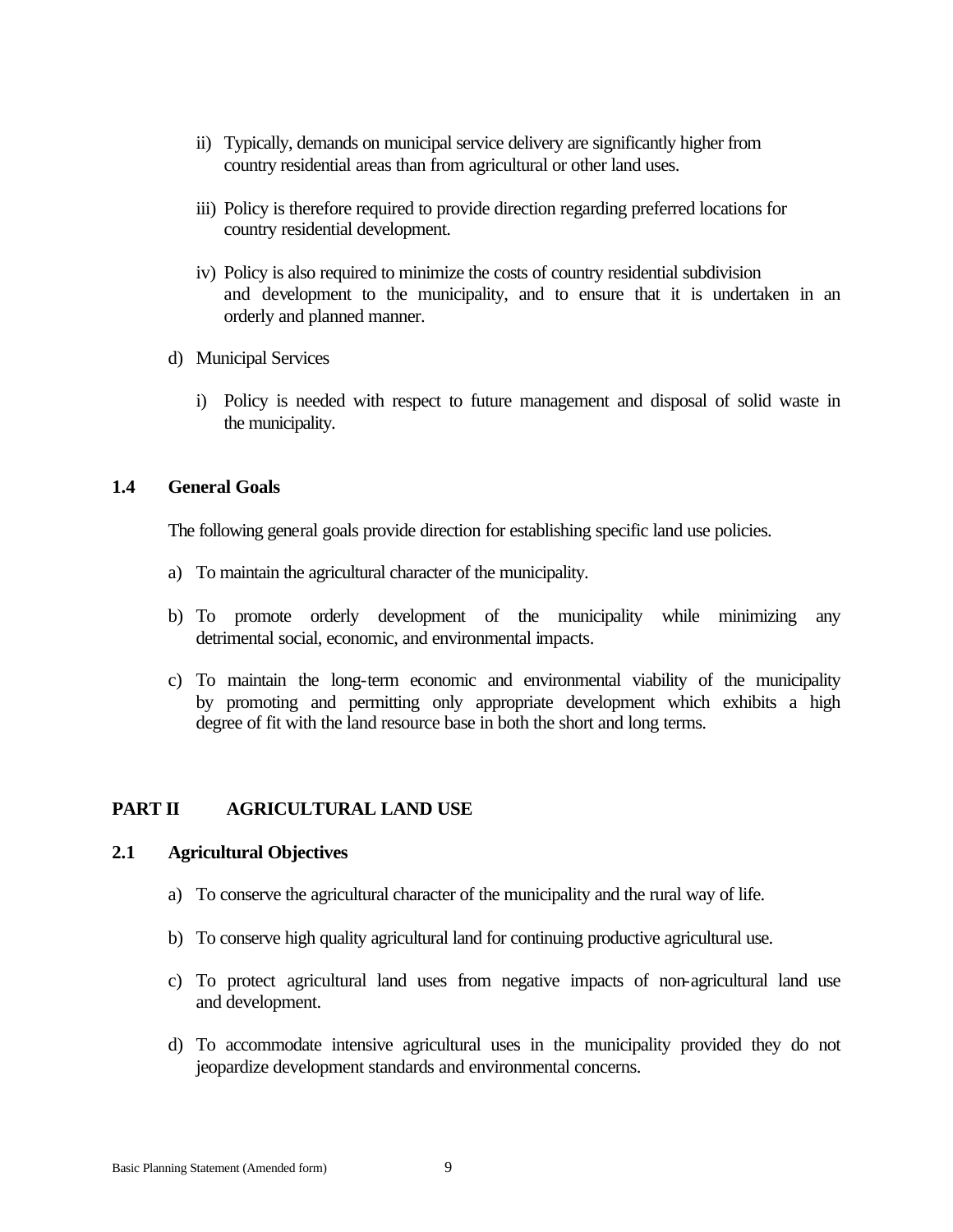- e) To promote and encourage agricultural land use practices and development, which enhance soil conservation.
- f) To encourage agricultural and natural resource development which will improve the economic viability of the rural municipality.
- g) To accommodate farm residential needs.

# **2.2 Agricultural Development Policies**

The primary agricultural uses that will be accommodated include grain farming, mixed grain/livestock operations, intensive agricultural uses, agricultural related commercial developments, and on-farm or home occupations.

- a) Intensive Agriculture Uses
	- i) Intensive Livestock Operations
		- 1. It is Council's view that development of ILO's is appropriate, provided that unacceptable land use conflicts are not created as a result of such development. In general, Council will support the development of intensive agricultural and livestock operations (ILO's) unless specific locational conflicts would be created.
		- 2. Intensive livestock operations involving 100 animal units or more will be permitted subject to the discretion of Council in accordance with specific policies contained herein. Any expansion of an operation to provide for a greater number of animal units, or any change in an operation which substantially alters the species of animal reared, confined or fed in the operation, shall require a new discretionary approval.
		- 3. The zoning bylaw may provide for the temporary confinement of cattle on a farmstead during winter months as part of a permitted use general mixed farm operation.
		- 4. Council shall require advertisement of a proposal that will result in development, expansion or alteration of an intensive livestock operation and shall hold a public hearing on the proposal.
		- 5. Council may require an applicant to demonstrate that the water supply is sufficient for the development and the supply for neighbouring developments will not be adversely affected by the proposed operation.
		- 6. Council shall require an applicant to utilize manure management practices of other technology than conventional stockpiling and spreading.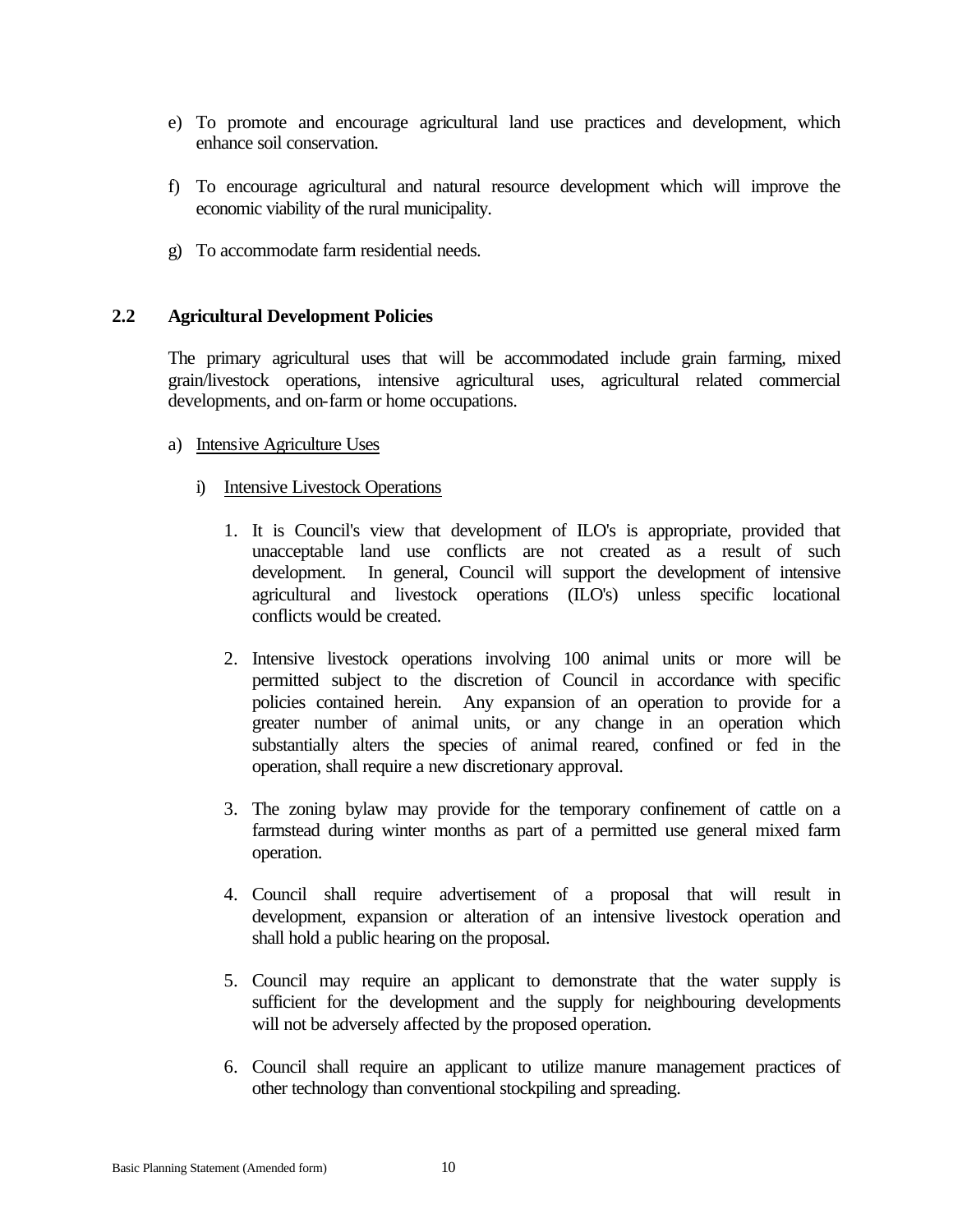- 7. As a condition of approval, Council may impose standards to reduce the potential for conflict with neighbouring uses which specify the location of holding areas, buildings or manure storage facilities on the site and manure management practices of the operation.
- 8. As a condition of approval, Council shall specify the maximum number of animal units for which the approval is made, and may impose standards to reduce the potentia1 for conflict with neighbouring uses which specify the location of ho1ding areas, buildings or manure storage facilities on the site.
- ii) Locational Policies
	- 1. In order to minimize conflicts between intensive livestock operations and other development, policies for minimum separation between land uses are set out in Table 1. These minimum separation distance policies shall apply both to development, alteration or expansion of intensive livestock operations and to other development proposed in the vicinity of existing intensive livestock operations.
	- 2. Council may approve a lesser separation than set out in Table 1 where the applicant submits a copy of an agreement between the operator of the ILO and the owner(s) of the other affected development or urban Council (as appropriate), agreeing to such lesser separation. Such agreements between an operator and an owner (owners) of another development (other developments) must contain the provision that the parties to the agreement will caveat the agreement to the titles of the affected land. Where such agreements are made, Council shall be a party to the agreement and may use Section 215 of The Planning and Development Act, 1983 to caveat the agreement to the title(s) of the affected lands.
	- 3. Council may require a greater separation than set out in Table 1. This would only apply where an unacceptable land use conflict would result with existing or future developments as shown on the Land Use Concept, which forms part of this Basic Planning Statement. (eg: in instances where higher nearby development intensity results in greater potential for conflict and where such greater separation would serve to reduce the conflict to acceptable levels).
	- 4. Council may require a greater separation from any liquid manure storage lagoon involved in the operation, to residential and other developments. A separation distance to the lagoon from a residence of 1.5 times the distance in Table 1 will be considered adequate.

*Table 1: POLICIES FOR MINIMUM SEPARATION DISTANCE RELATING TO INTENSIVE*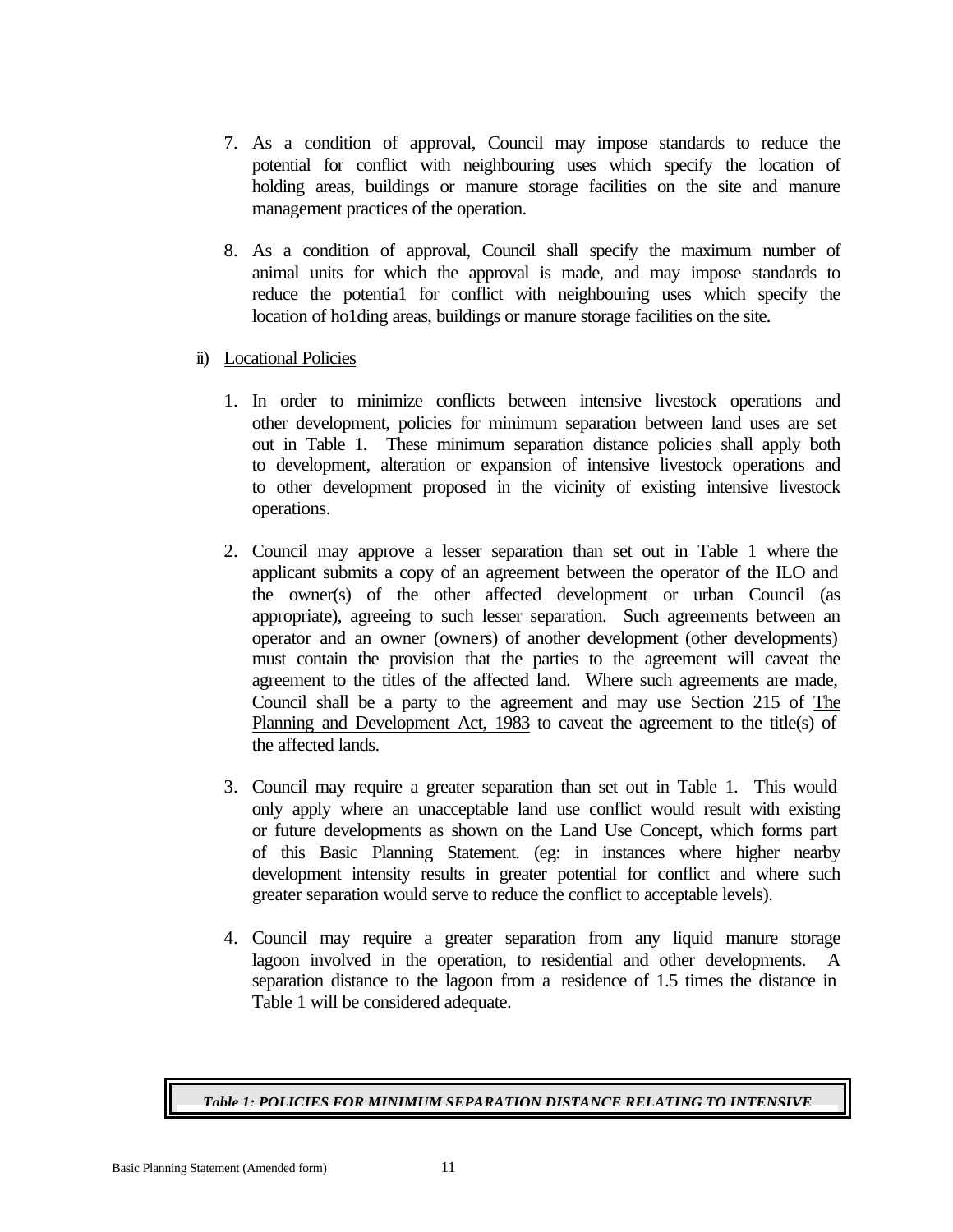| <b>LIVESTOCK OPERATIONS</b><br>(Distances are measured between livestock facilities and building development)                                                       |                                  |                                    |                                   |  |  |  |
|---------------------------------------------------------------------------------------------------------------------------------------------------------------------|----------------------------------|------------------------------------|-----------------------------------|--|--|--|
| <b>Other Land Uses</b>                                                                                                                                              | 100 - 300 Animal<br><b>Units</b> | 301 - 1,000 Animal<br><b>Units</b> | Over 1,000 Animal<br><b>Units</b> |  |  |  |
| Residence not owned by the ILO<br>operator, tourist accommodation,<br>intensive or moderate density<br>residential subdivision, hamlet or<br><i>urban community</i> | 500 m                            | $1.0 \, \text{km}$                 | $2.0 \text{ km}$                  |  |  |  |
| Commercial or industrial use                                                                                                                                        | 300 m                            | 800 m                              | 1.6 km                            |  |  |  |
| Body of water, drainage or<br>irrigation ditch, water course                                                                                                        | 500 m                            | 500 m                              | 500 m                             |  |  |  |

#### iii) Other Intensive Agricultural Uses

Intensive agricultural uses, such as nurseries, market gardens, etc., will be permitted subject to the discretion of Council. Council shall require the proponents of such developments to demonstrate their feasibility as a basis for approval.

#### b) Agricultural Related Commercial Uses

Approval for such commercial developments may be granted if their function is directly related to agriculture and only after a review by council, to ensure that:

- i) incompatibility with other land uses will be avoided, including consideration of proximity to urban centres and hamlets;
- ii) policies for environmental quality control will not be jeopardized including water and waste disposal servicing;
- iii) significant areas of good agricultural land will not be permanently removed from production.
- iv) the design and development of the use will conform to high standards of safety, visual quality and convenience;
- v) the development will be situated along an all weather road; and
- vi) all relevant approvals are obtained from government agencies, eg: Department of Municipal Government, for uses such as anhydrous ammonia fertilizer facilities.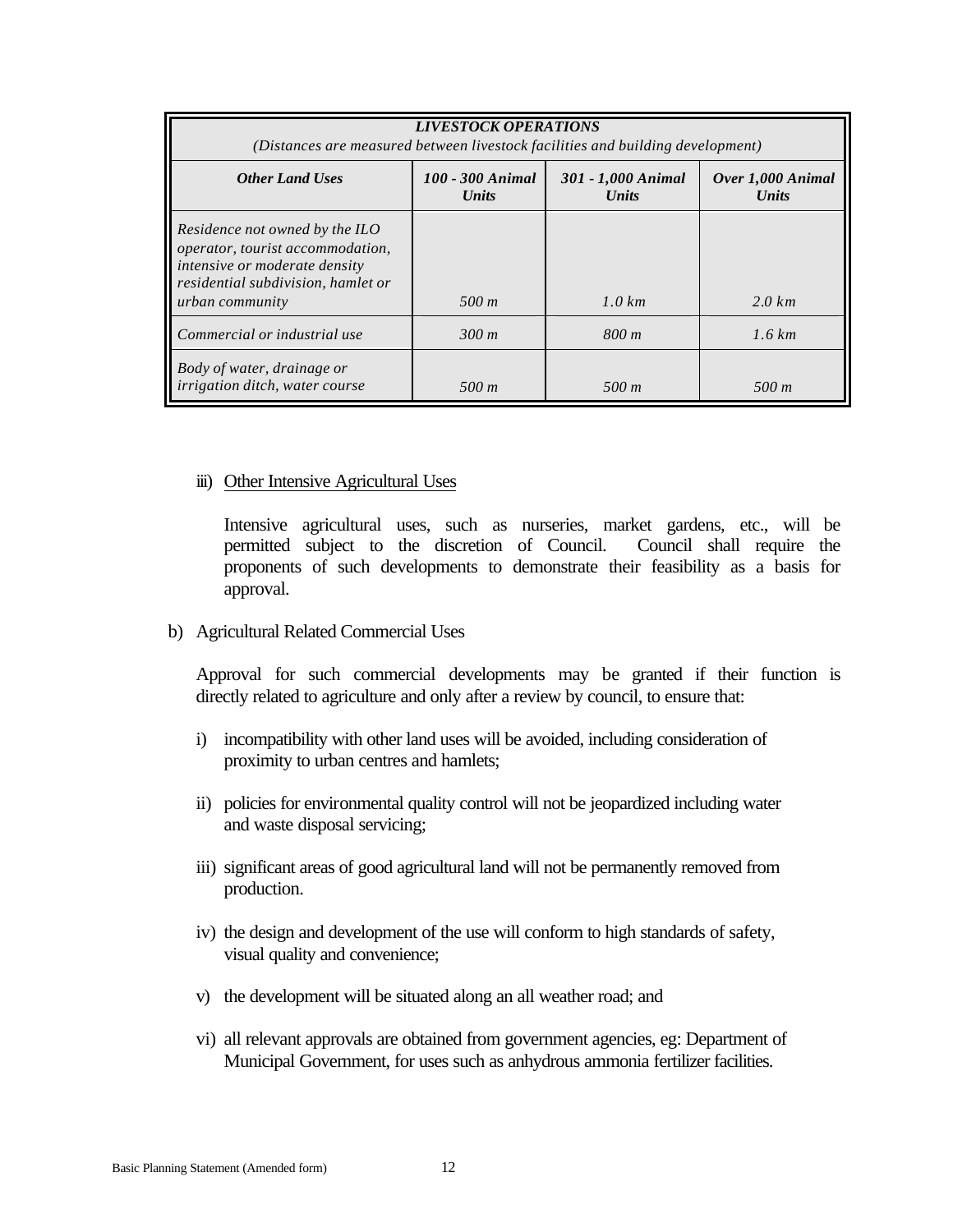#### c) Farm Dwellings

One farm dwelling will be permitted for agricultural operations. Additional dwelling units may be permitted, by a resolution of council, if accessory to a legitimate agricultural operation and if it is intended to accommodate farm workers. The granting of a development permit by council for such additional dwelling(s) shall not be construed in any way as a consent or approval for future subdivisions.

# **2.3 Agricultural Subdivision Policy**

a) Agricultural Land

The fragmentation of agricultural holdings is not encouraged. However, subdivision of land into parcels smaller than a quarter section for legitimate agricultural purposes will be permitted where:

- i) the severity of a particular farm financial crisis is demonstrated, in council's opinion, to warrant the subdivision of a lesser sized site to assist debt restructuring or settlement; or,
- ii) it is fragmented from the balance of the quarter section by either natural (river creek, coulee, etc.) or man made (roadway, railway, etc.) barriers, or,
- iii) it is intended to be consolidated under one title with adjacent land, in accordance with The Land Titles Act, to create a more viable agricultural unit; or,
- iv) it is intended to accommodate an estate settlement; or,
- v) it will accommodate the purchase or lease of Crown land.

The zoning bylaw will restrict the use of such sites for agriculture purposes only.

b) Farmstead

It is important that the land use policies respecting farm housing be flexible so as to maintain and support agricultural production. The zoning bylaw shall make provisions for a farmstead subdivision to accommodate an existing or proposed base for a farm operation.

c) Single Parcel Country Residential

A maximum of four country residential subdivisions per quarter section, for a potential total of 5 residential parcels per quarter section, will be allowed.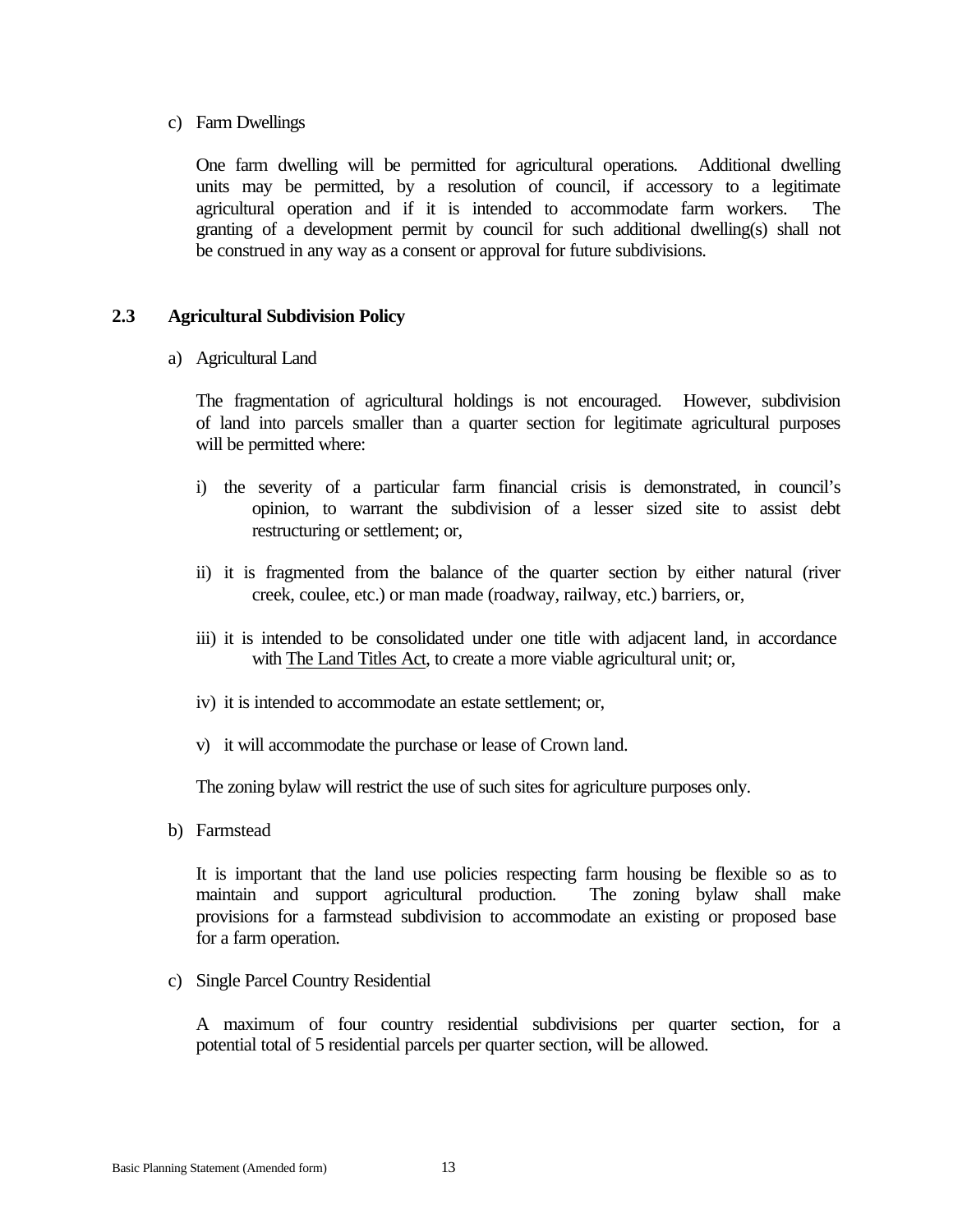# **PART III RESIDENTIAL LAND USE**

#### **3.1 Residential Objectives**

- a) To ensure that country residential land uses do not jeopardize agricultural activities or resources.
- b) To permit country residential development to provide a growth stimulus to the community and choice of lifestyles for residents.
- c) To minimize the economic costs of country residential development to the municipality.
- d) To direct country residential uses away from areas of high quality agricultural land.
- e) To direct country residential uses away from potash mines/mills.
- f) To minimize negative impacts of country residential development on the environment and on agricultural land uses.
- g) To ensure that intensive and single parcel country residential subdivision and development is undertaken in a planned manner and to provide for development of existing country residential sites and abandoned farmyard sites.
- h) To promote the orderly development of residential and commercial uses within hamlets.

#### **3.2 Hamlet Policy**

The Hamlet of Blucher serves as community and service centres for the surrounding agricultural area.

Limited residential and commercial growth in the form of infilling of existing vacant land shall be allowed in the hamlet. The provision of additional lots adjacent to the existing community will not proceed until such time as a detailed plan is prepared for the said hamlet and is adopted by the council.

#### **3.3 Single Parcel Country Residential Policy**

- a) Locational Guidelines
	- i) A maximum of five titles per quarter section will be allowed. Subdivision and subsequent development shall not be located: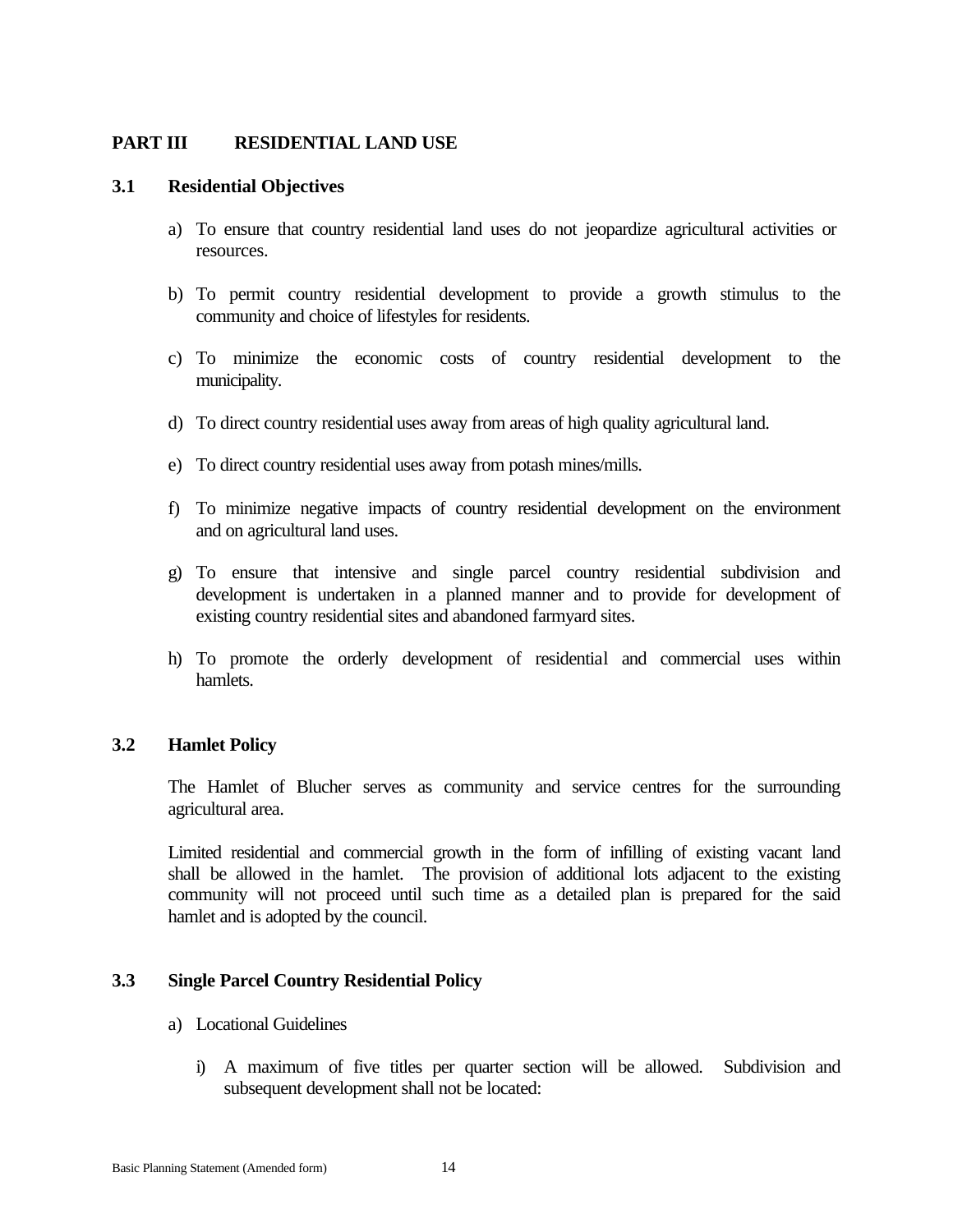- 1. On land subject to flooding, or land where there is a high water table or potential for slumping.
- 2. Closer than 2 kilometres (1.24 miles) from a National, Provincial, Regional or Municipal Park; a wildlife management area; a bird sanctuary; or an airport.
- 3. Closer than 2 kilometres (1.24 miles) from the corporate limits of a town, village, hamlet or organized hamlet.
- 4. Except as in accordance with paragraph (a), sub-paragraph ii), in Section 2.2 of this Basic Planning Statement.
- 5. Except as in accordance with paragraph (b), sub-paragraph ii), in Section 5.3 of this Basic Planning Statement.
- 6. Closer than 215 m of a petroleum extraction operation.
- 7. Except in accordance with paragraph (a) in Section 6.4 of this Basic Planning Statement.
- 8. Closer than 305 metres (1,000 feet) from an area that is or may be used for industrial purposes or large scale agriculture related commercial uses.
- 9. Closer than 305 metres (1,000 feet) from a non-refrigerated anhydrous ammonia facility or 600 metres (1,969 feet) from a refrigerated anhydrous ammonia facility licensed by the Government of Saskatchewan. Residences, which are an integral part of the fertilizer operation, are not subject to the foregoing requirements.
- 10. Closer than 1.61 kilometres (1 mile) from a potash mine or its auxiliary above ground facilities.
- 11. Closer than 45.7 metres (150 feet) from any buried potash mine pipeline.
- ii) Council may agree to a lesser separation than set out above where the applicant submits a copy of an agreement between the applicant and the owner(s) of the other affected development or urban Council (as appropriate), agreeing to such lesser separation. Where such agreements are made, Council shall be a party to the agreement and may use Section 215 of The Planning and Development Act, 1983 to caveat the agreement to the title(s) of the affected lands.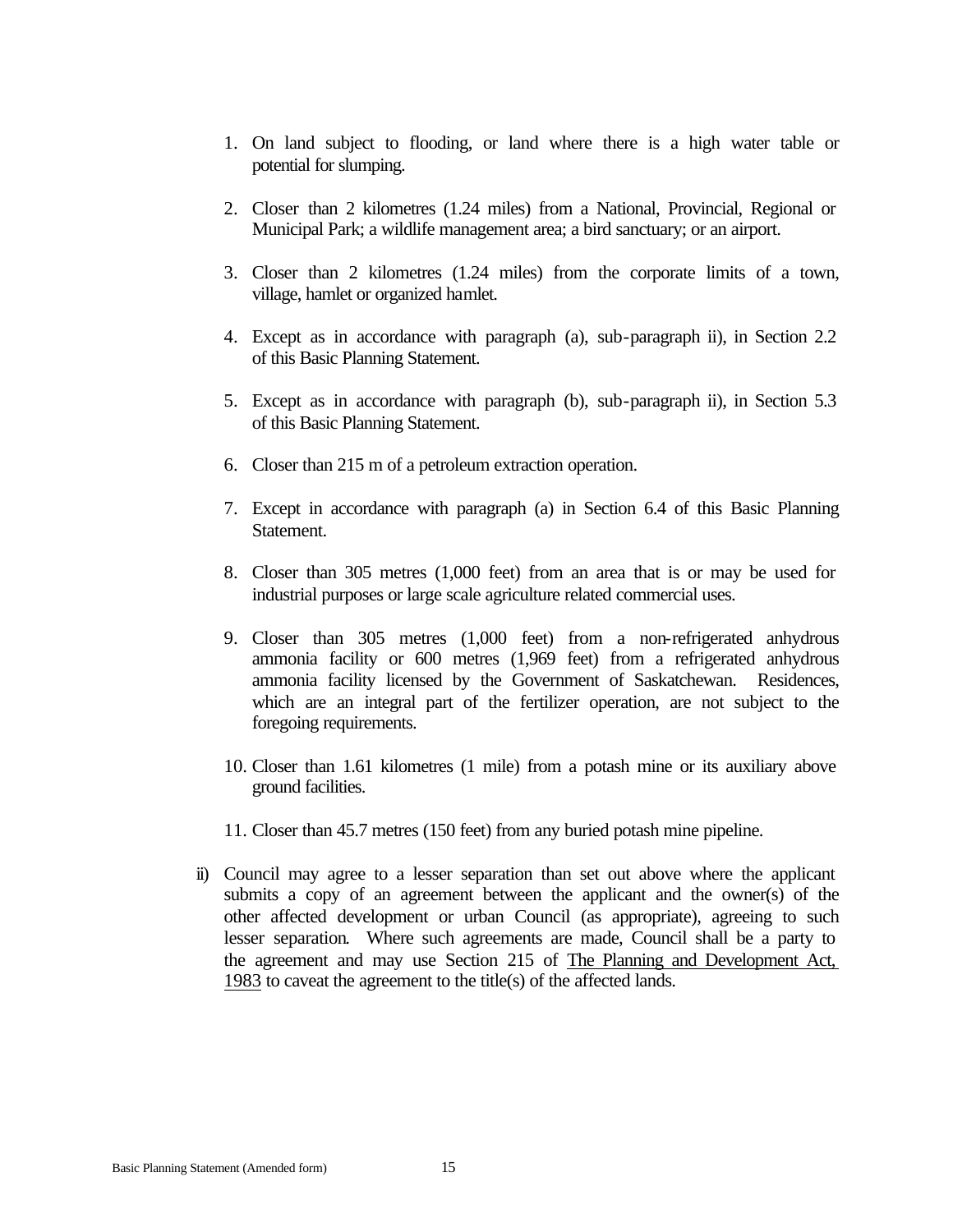iii) Council shall encourage only medium density and intensive country residential subdivisions and commercial / industrial severances on lands abutting Highways #5 and #16, except where vehicle access to the parcel has already been developed in accordance with policies and requirements of Saskatchewan Highways and Transportation

# **3.4 Intensive Country Residential Policy**

- a) Locational Guidelines
	- i) Intensive country residential subdivisions should be located:
		- 1. On an existing or proposed main farm access or grid road and in proximity to a provincial highway;
		- 2. Near a school of sufficient capacity to handle the increase in enrollment or on an existing school bus route;
		- 3. Near power and telephone lines of sufficient capacity to handle such development; and
		- 4. So that adequate police and fire protection can be conveniently provided.
- b) Locational Requirements
	- i) Intensive country residential subdivision shall not be located:
		- 1. On land subject to flooding, or land where there is a high water table or potential for slumping.
		- 2. Closer than 2 kilometres (1.24 miles) from a National, Provincial, Regional or Municipal Park; a wildlife management area; a bird sanctuary; or an airport.
		- 3. Closer than 2 kilometres (1.24 miles) from the corporate limits of a town, village, hamlet or organized hamlet.
		- 4. Except as in accordance with paragraph (a), sub-paragraph ii), in Section 2.2 of this Basic Planning Statement.
		- 5. Except as in accordance with paragraph (b), sub-paragraph ii), in Section 5.3 of this Basic Planning Statement.
		- 6. Closer than 215 m of a petroleum extraction operation.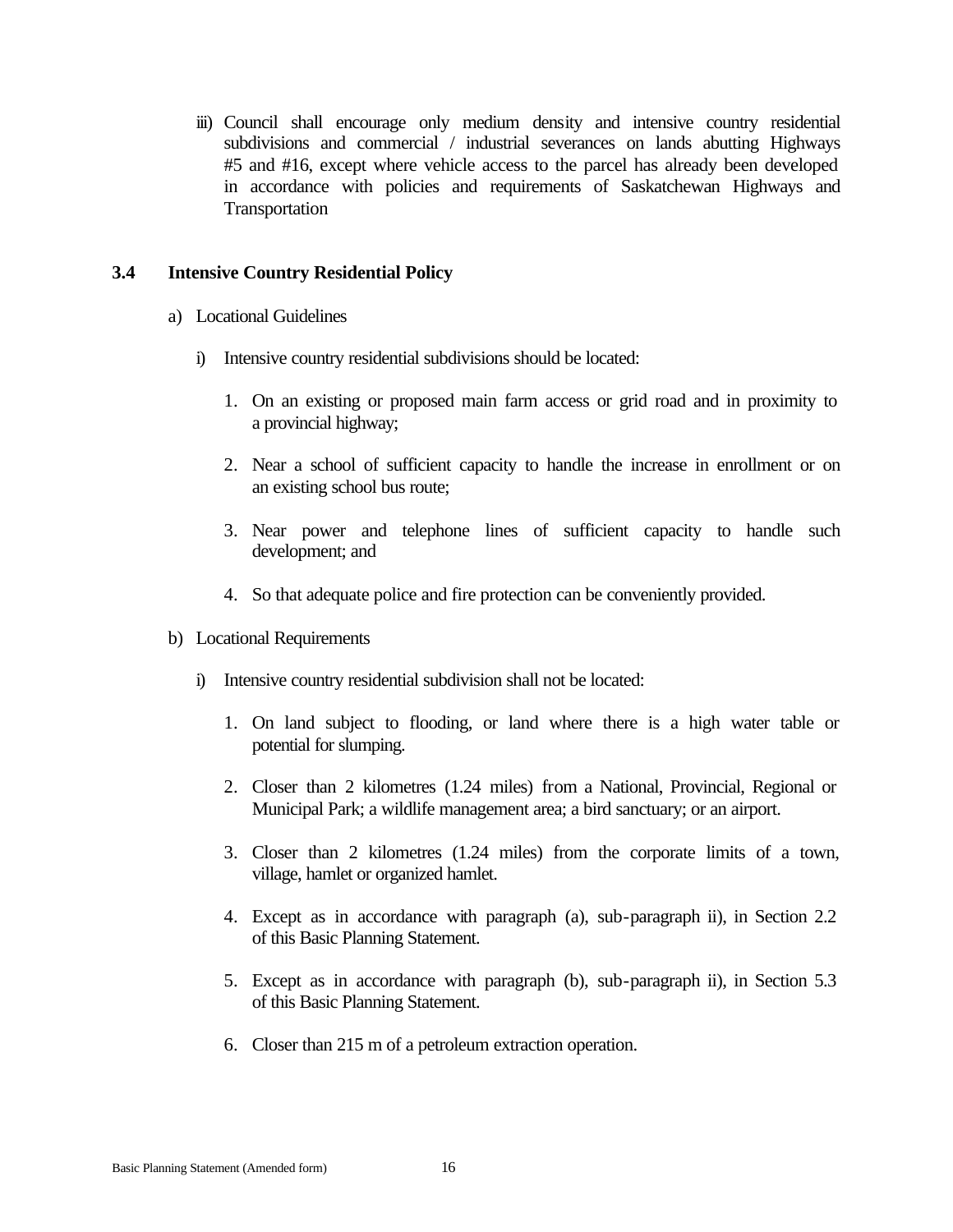- 7. Except in accordance with paragraph (a) in Section 6.4 of this Basic Planning Statement.
- 8. Closer than 305 metres (1,000 feet) from an area that is or may be used for industrial purposes or large scale agriculture related commercial uses.
- 9. Closer than 305 metres (1,000 feet) from a non-refrigerated anhydrous ammonia facility or 600 metres (1,969 feet) from a refrigerated anhydrous ammonia facility licensed by the Government of Saskatchewan. Residences, which are an integral part of the fertilizer operation, are not subject to the foregoing requirements
- 10. Closer than 1.61 kilometres (1 mile) from a potash mine or its auxiliary above ground facilities.
- 11. Closer than 45.7 metres (150 feet) from any buried potash mine pipeline.
- 12. In a linear fashion stretched along municipal roads.
- 13. Closer than 0.80 kilometres (1/2 mile) from an existing intensive country residential subdivision to avoid over-concentration of lots in any one area of the municipality.
- 14. On sites where groundwater quality and/or quantity is marginal or minimal; excepting where the primary water supply is verified from an external source and provided by pipeline or trucking, in which case the municipality will require as a condition of the development permit that each lot owner install a water holding tank of not less than 1,000 imperial gallons capacity.
- ii) Council may agree to a lesser separation than set out above where the applicant submits a copy of an agreement between the applicant and the owner(s) of the other affected development or urban Council (as appropriate), agreeing to such lesser separation. Where such agreements are made, Council shall be a party to the agreement and may use Section 215 of The Planning and Development Act, 1983 to caveat the agreement to the title(s) of the affected lands.
- c) Development and Design
	- i) Phasing: A maximum of three intensive country residential subdivisions in developmental stages will be allowed at any point in time. Intensive country residential subdivision with less than 75% of building lots with completed residential construction will be considered to be in a developmental stage.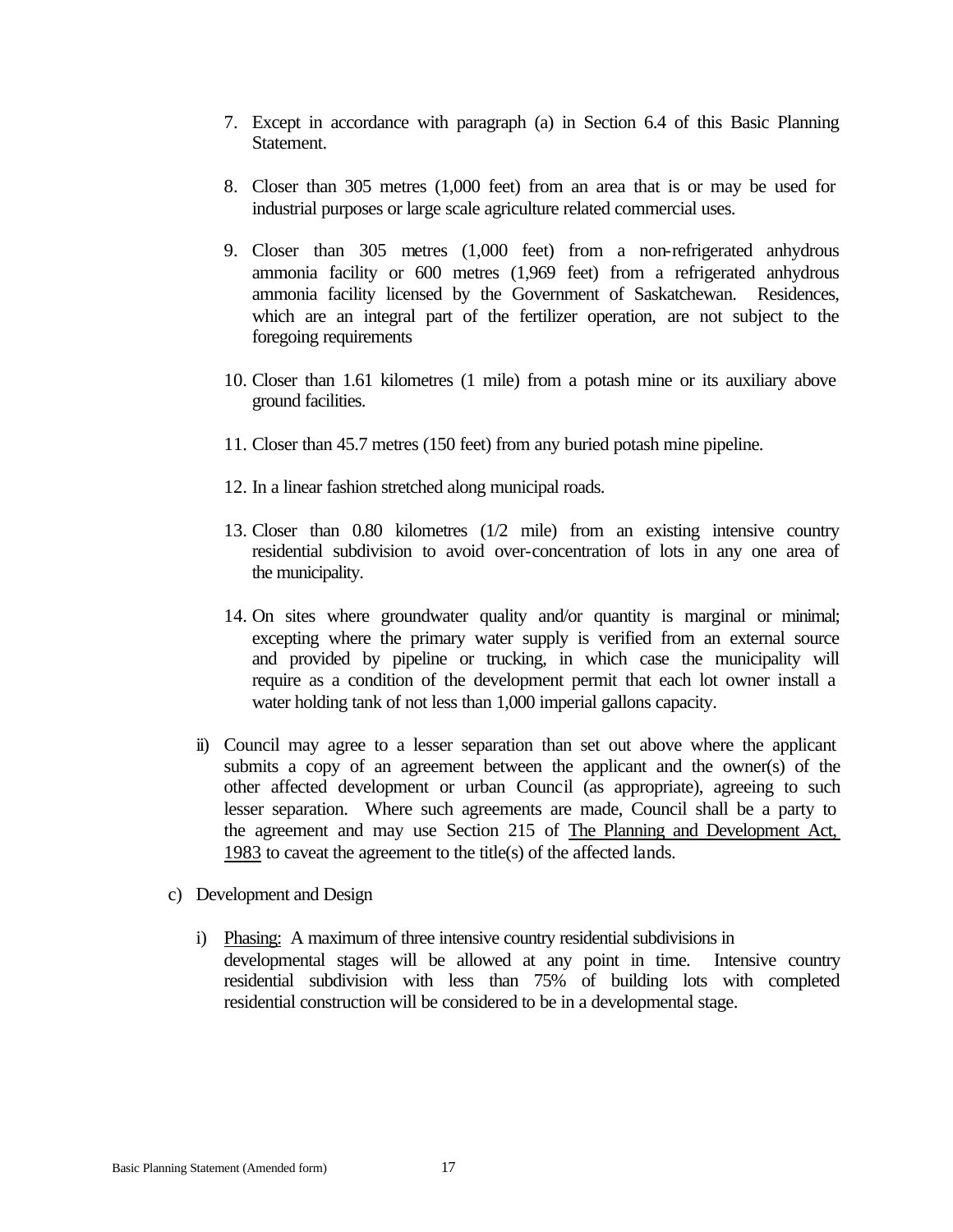- ii) Scale & Density: Each development area shall be limited to a maximum area of 64.8 hectares (160 acres). No one proposed subdivision or combination of proposed subdivisions and existing single parcel country residential sites shall result in a cluster of more than 40 sites in any quarter section. The zoning bylaw shall provide site area requirements to safeguard the provisions of on site sewage and water services.
- iii) Concept Plan: Council will require, in the interests of ensuring a comprehensive and planned approach to development, the preparation of a concept plan for the entire development area and submission of supporting documentation, where appropriate, as follows:
	- 1. Engineering reports, or other verifying documentation, to address concerns such as slope stability, availability of water supply, suitability for on-site sewage treatment, and surface water drainage.
	- 2. The initial concept plan shall provide an integrated layout for the total development area showing road layout and access to external municipal road, phasing of development, and dedicated lands. Once the initial concept plan is approved and development commences, no further expansion of the development area will be approved.
- iv) Services: Provision of water and sewer services shall be based on the recommendations of reports or documentation as per Section iii). Provisions for solid waste disposal shall be made in compliance with The Department of Health and the Department of Environment and Resource Management.

# **3.5 Medium Density Country Residential Policy**

- a) Locational Guidelines
	- i) Medium Density country residential subdivisions should be located:
		- 1. On an existing or proposed main farm access or grid road and in proximity to a provincial highway;
		- 2. Near a school of sufficient capacity to handle the increase in enrollment or on an existing school bus route;
		- 3. Near power and telephone lines of sufficient capacity to handle such development; and
		- 4. So that adequate police and fire protection can be conveniently provided.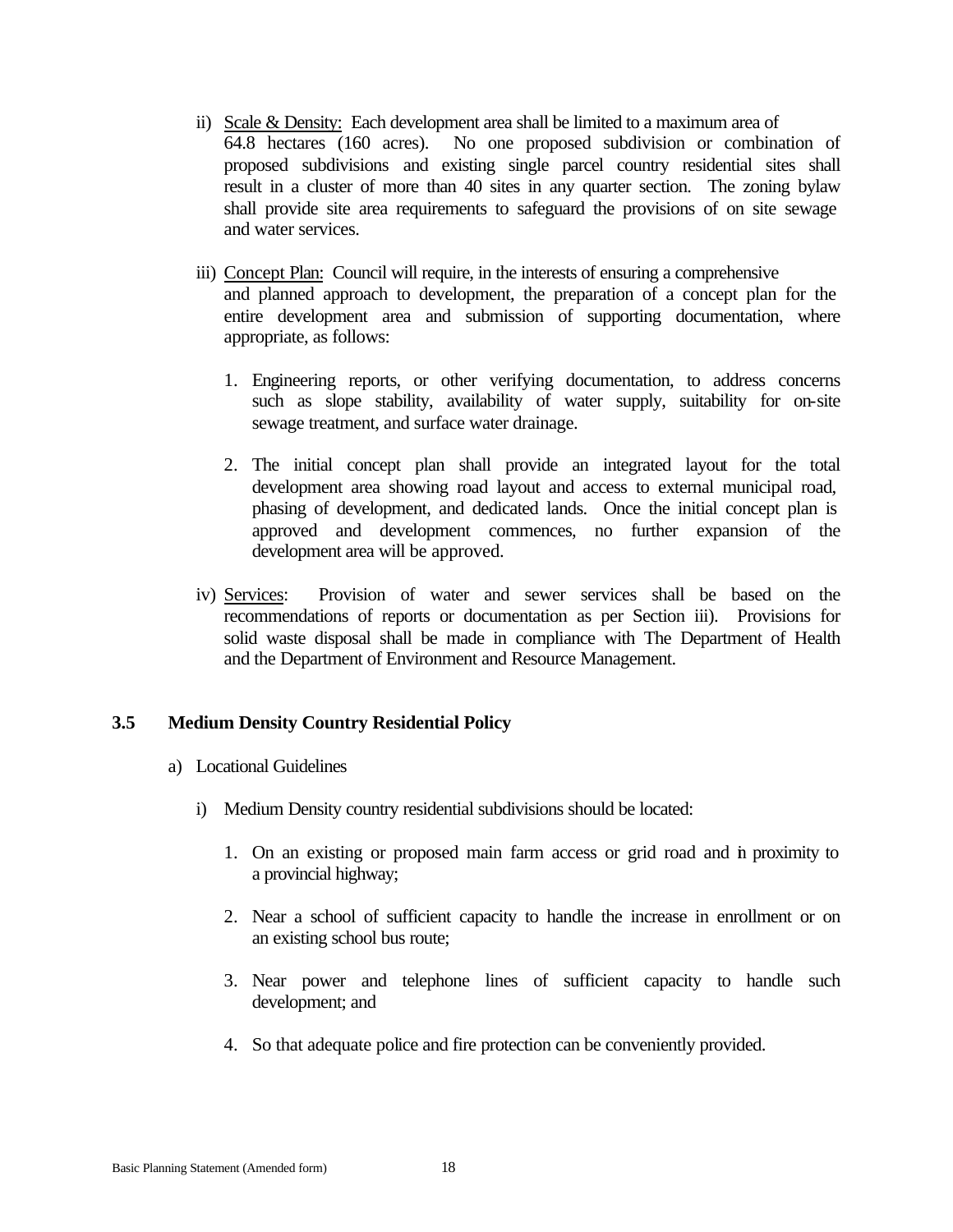#### b) Locational Requirements

- i) Medium Density country residential subdivisions shall not be located:
	- 1. On land subject to flooding, or land where there is a high water table or potential for slumping.
	- 2. Closer than 2 kilometres (1.24 miles) from a National, Provincial, Regional or Municipal Park; a wildlife management area; a bird sanctuary; or an airport.
	- 3. Closer than 2 kilometres (1.24 miles) from the corporate limits of a town, village, hamlet or organized hamlet.
	- 4. Except as in accordance with paragraph (a), sub-paragraph ii), in Section 2.2 of this Basic Planning Statement.
	- 5. Except as in accordance with paragraph (b), sub-paragraph ii), in Section 5.3 of this Basic Planning Statement.
	- 6. Closer than 215 m of a petroleum extraction operation.
	- 7. Except in accordance with paragraph (a) in Section 6.4 of this Basic Planning Statement.
	- 8. Closer than 305 metres (1,000 feet) from an area that is or may be used for industrial purposes or large scale agriculture related commercial uses.
	- 9. Closer than 305 metres (1,000 feet) from a non-refrigerated anhydrous ammonia facility or 600 metres (1,969 feet) from a refrigerated anhydrous ammonia facility licensed by the Government of Saskatchewan. Residences, which are an integral part of the fertilizer operation, are not subject to the foregoing requirements
	- 10. Closer than 1.61 kilometres (1 mile) from a potash mine or its auxiliary above ground facilities.
	- 11. Closer than 45.7 metres (150 feet) from any buried potash mine pipeline.
	- 12. In a linear fashion stretched along municipal roads.
	- 13. On sites where groundwater quality and/or quantity is marginal or minimal; excepting where the primary water supply is verified from an external source and provided by pipeline or trucking, in which case the municipality will require as a condition of the development permit that each lot owner install a water holding tank of not less than 1,000 imperial gallons capacity.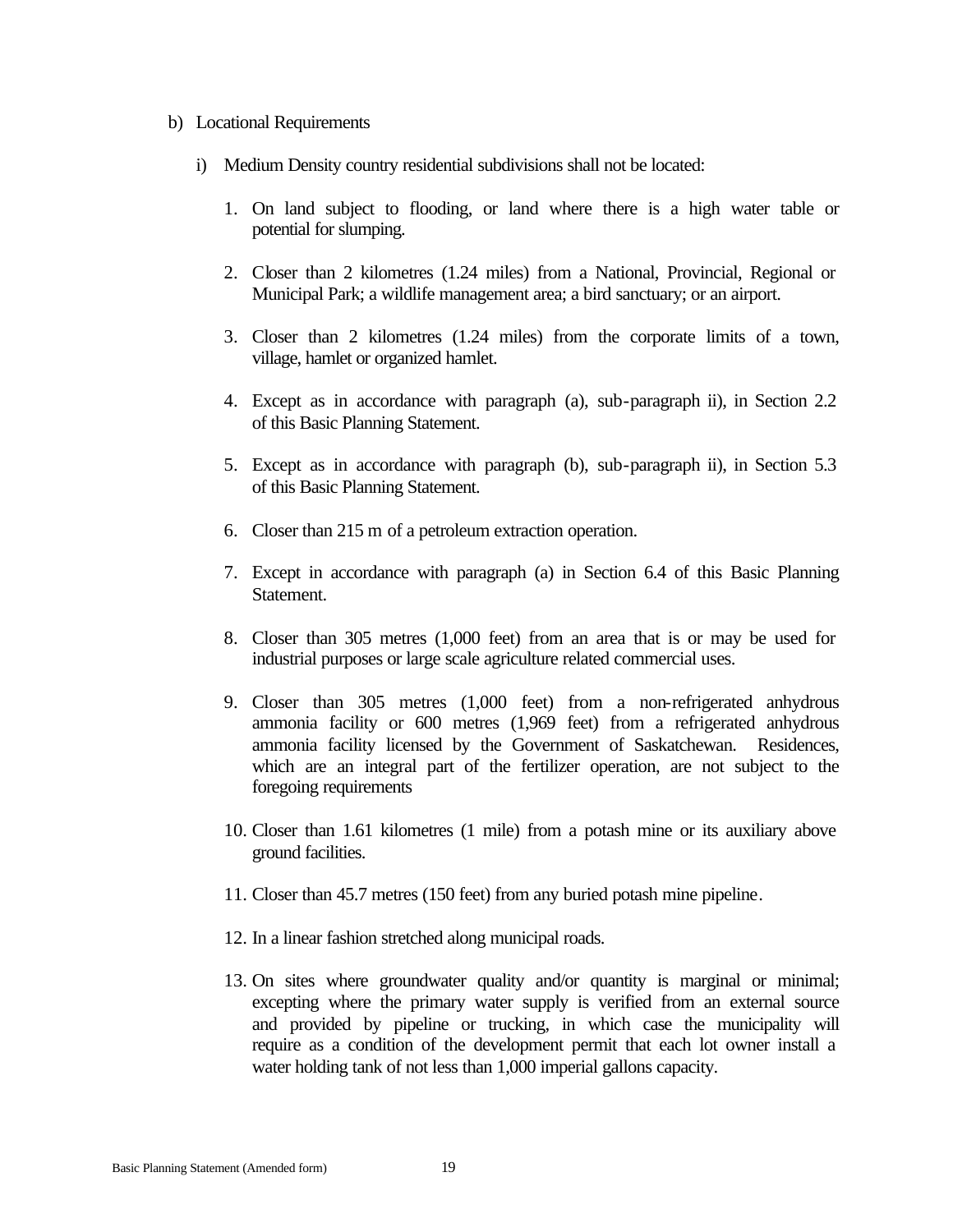- ii) Council may agree to a lesser separation than set out above where the applicant submits a copy of an agreement between the applicant and the owner(s) of the other affected development or urban Council (as appropriate), agreeing to such lesser separation. Where such agreements are made, Council shall be a party to the agreement and may use Section 215 of The Planning and Development Act, 1983 to caveat the agreement to the title(s) of the affected lands
- c) Development and Design
	- i) Phasing: A maximum of three medium density country residential subdivisions in developmental stages will be allowed at any point in time. Medium density country residential subdivision with less than 75% of building lots with completed residential construction will be considered to be in a development stage.
	- ii) Scale & Density: Each development area shall be limited to a maximum area of 64.8 hectares (160 acres). No one proposed subdivision or combination of proposed subdivisions and existing single parcel country residential sites shall result in a cluster of more than 15 sites in any quarter section (160 acres).
	- iii) Plan of proposed subdivision: Council will only consider rezoning of property for subdivision to provide for a medium density country residential development once a plan of proposed subdivision acceptable to council has been received. The plan shall show any proposed staging of the development and a design for any proposed future area for subdivision to medium density country residential lots. Council may require that all lots be provided with access from a road internal to the subdivision. A servicing agreement will be required and will include provisions specifying the time of completion of any required roads together with such performance guarantees as council considers necessary.
	- iv) Site Suitability: Council may require, in the interest of ensuring a comprehensive and suitable approach to development, the preparation of a site suitability plan for the entire development area and submission of supporting documentation, where appropriate, as follows:
		- 1. Engineering reports, or other verifying documentation, to address concerns such as slope stability, availability of water supply, suitability for on-site sewage treatment, and surface water drainage.
	- v) Services: Provision of water and sewer services may be based on the recommendations of reports or documentation as per Section iii). Provisions for solid waste disposal shall be made in compliance with The Department of Health and the Department of Environment and Resource Management.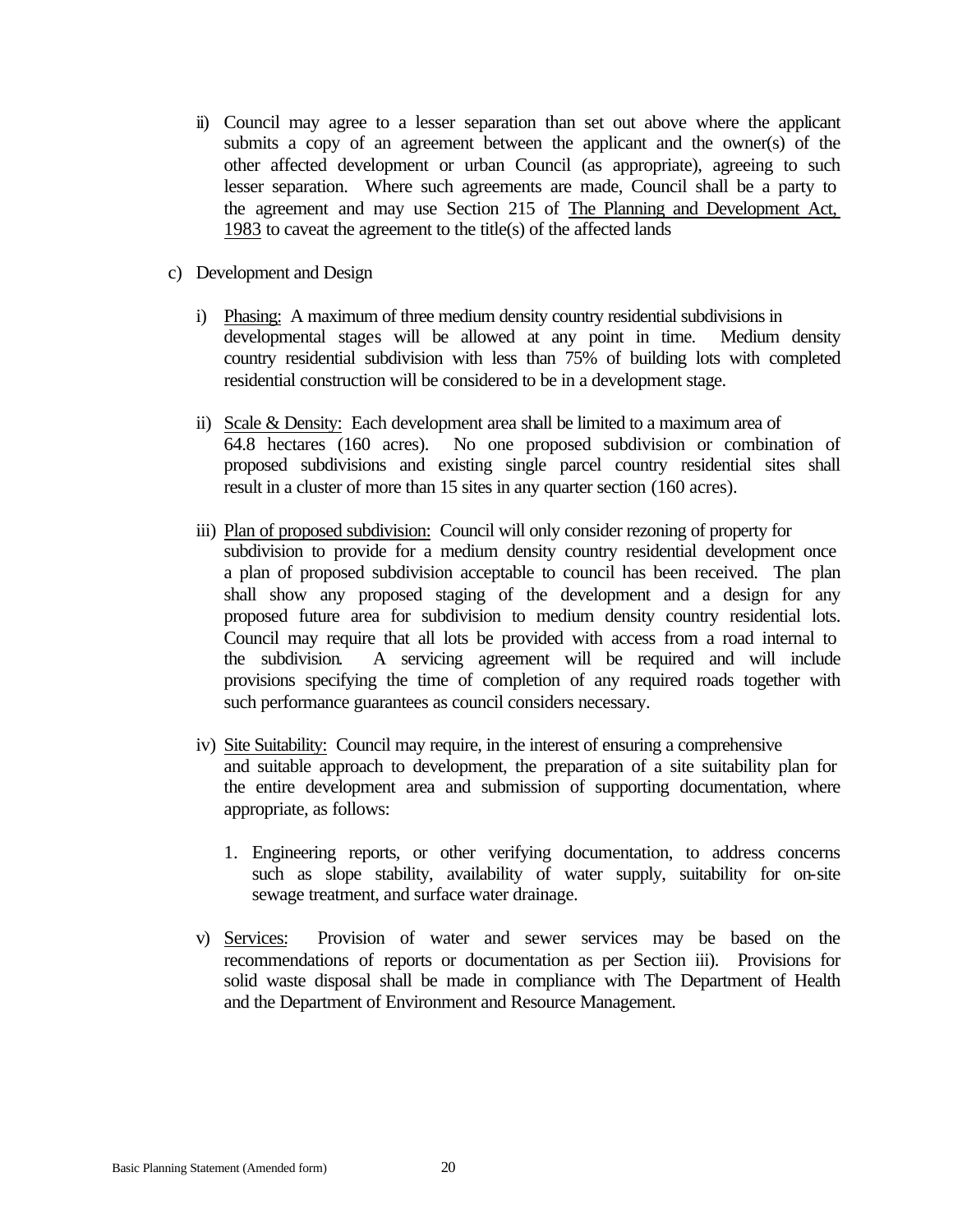#### **3.6 Home Occupations**

It is recognized that home occupations and on farm employment opportunities such as bed & breakfast establishments and vacation farms can provide a valuable contribution to the diversified economic base of the rural municipality. Approvals will be based on the valuation of individual operations relative to specific zoning bylaw criteria to ensure that the residential character or land value is not diminished.

# **3.7 Mobile Home Park**

Sunset Estates Mobile Home Park provides a fully serviced mobile home park development in the municipality. The size of the park is limited to accommodate 246 units.

# **PART IV COMMERCIAL AND LIGHT INDUSTRIAL LAND USE**

# **4.1 Commercial and Light Industrial Objectives**

- a) To ensure that commercial and light industrial development occurs in a manner which:
	- i) minimizes the economic costs of such development to the municipality;
	- ii) fits with existing infrastructure, and municipal services (eg: highways, roads, rail lines); and
	- iii) minimizes negative impacts on the environment and conflicts with other land uses.
- b) To ensure that commercial and light industrial land uses do not jeopardize agricultural activities or resources.
- c) To direct commercial and light industrial land uses away from areas of high quality agricultural land.
- d) To encourage and promote commercial and light industrial development, which is beneficial and well suited to the municipality.

# **4.2 Commercial and Light Industry Policy**

a) Commercial and light industrial development will be directed to lands designated for such uses in the zoning bylaw rather than being allowed to be scattered throughout the municipality. The following exceptions may be permitted: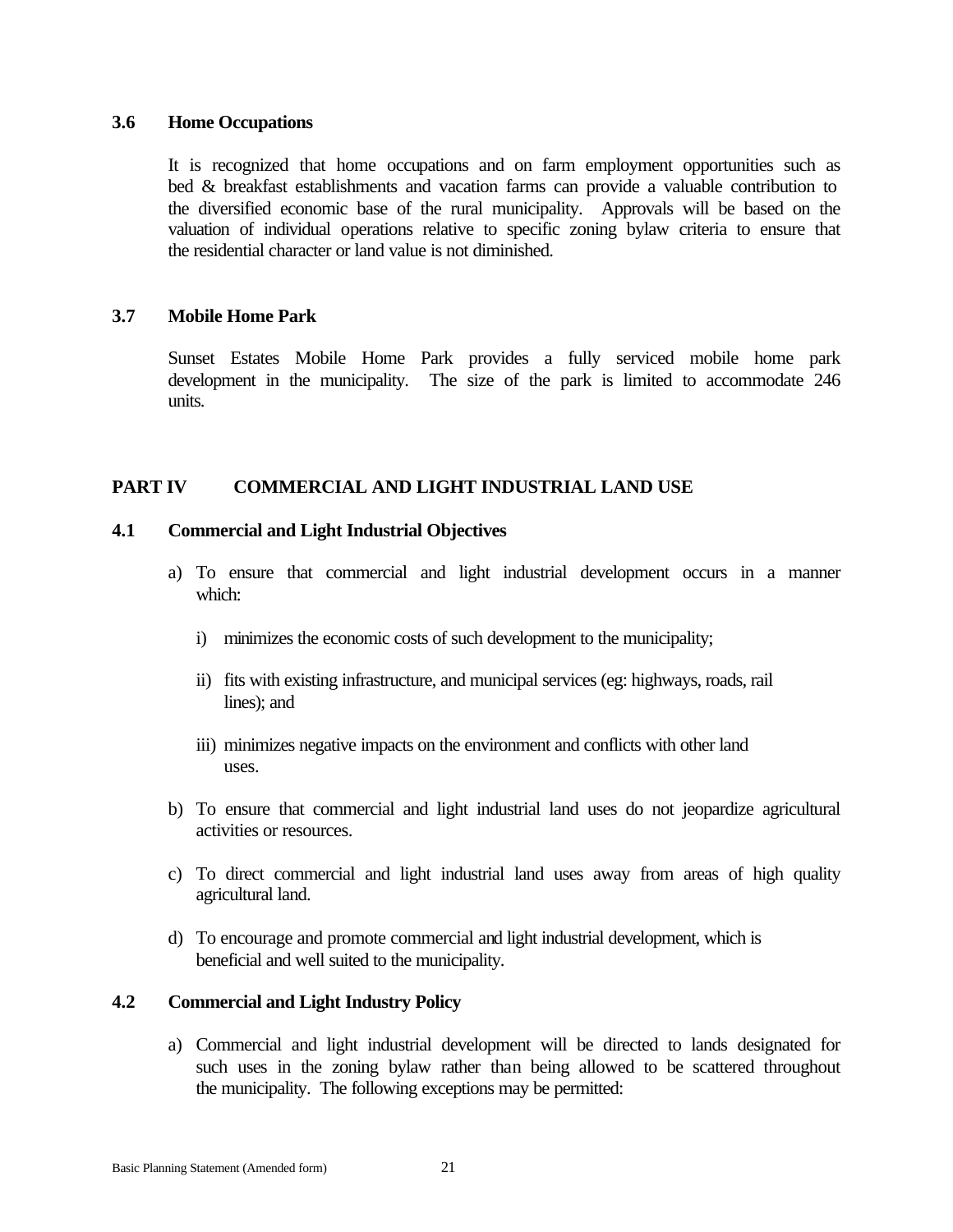- i) home farm occupations or business enterprises which sustain the viability of a farming operation or are required to be located on or in close proximity to farm markets;
- ii) agricultural related commercial uses;
- iii) natural resource extraction industries which require a location near raw materials;
- iv) industries with unique siting requirements, which require large tracts of land, transportation considerations, or which, by their nature, should be located away from populated areas or other industries, due to the emissions and other negative affects.
- b) Commercial and light industrial development should generally be directed away from intensive residential development and productive agricultural land.
- c) Commercial and light industrial development should be encouraged to locate along existing primary transportation corridors.
- d) Commercial and light industrial development shall not be located on land subject to flooding, high water table or where there is potential for soil slumping.
- e) Highway commercial uses should maintain the functional integrity of the highway, through the use of service road systems, or controlled highway access points, which are approved by the Department of Highways and Transportation.
- f) The rezoning of land for the development of commercial, highway commercial and light industrial uses should be evaluated relative to the need for additional services.
- g) Prior to the consideration of a commercial or light industrial development or subdivision, the council may require that an area structure plan be prepared which should contain:
	- i) the types of industry or commercial use to be contained on the site;
	- ii) the size and number of parcels proposed;
	- iii) the installation and construction of roads, services, and utilities;
	- iv) the potential impacts on adjacent land uses, and proposed measures to reduce those impacts;
	- v) the environmental suitability of the site with particular consideration to the soils, topography, drainage and availability of services, proximity to wildlife management areas and hazard land;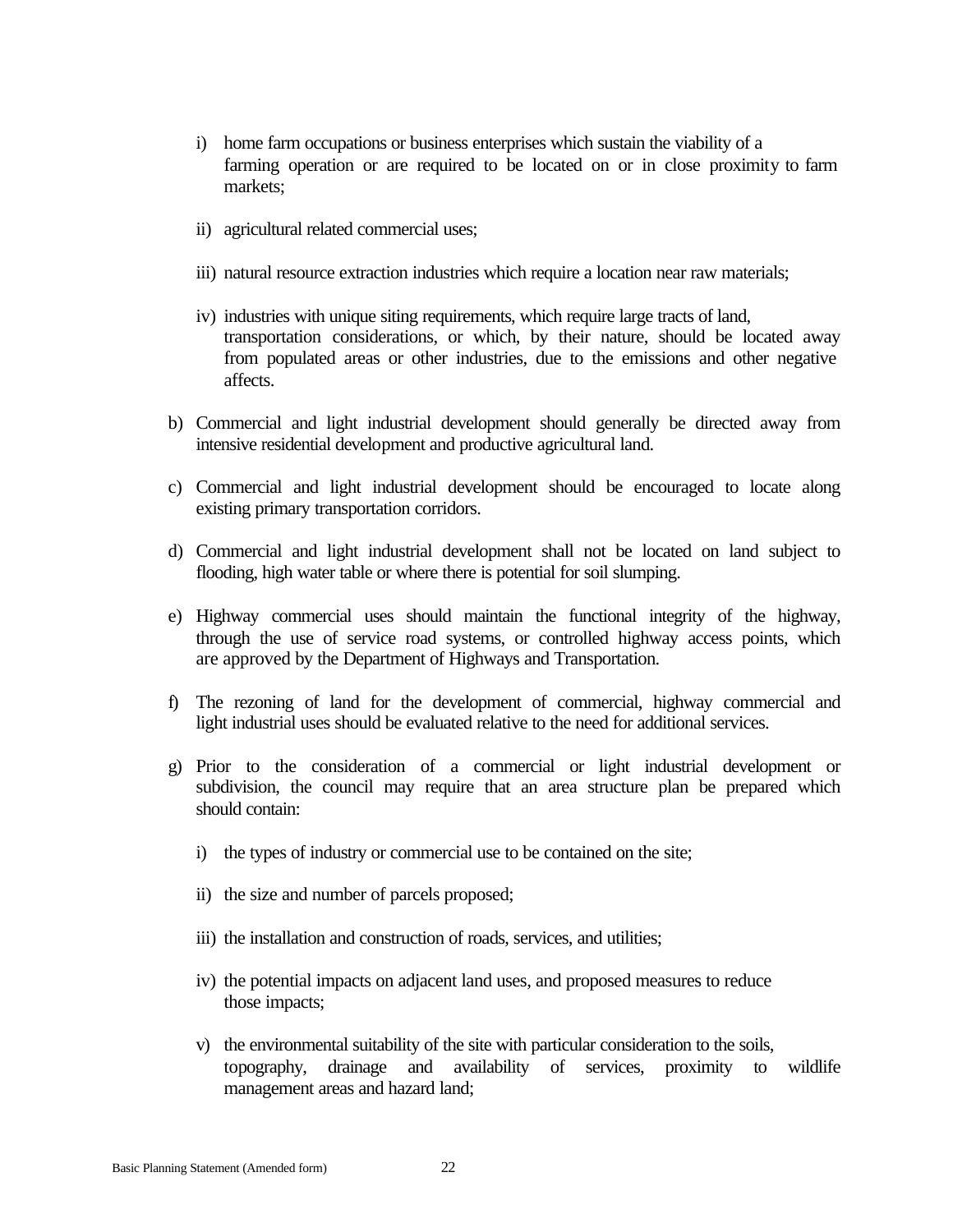- vi) the access, egress, and the potential impacts of the proposed development on the highway system and traffic safety;
- vii) development standards or design criteria which includes such aspects as parking for large trucks, landscaping, screening, storage, signage, and building design and finish; and
- viii) any other matters which the council considers necessary.

### **PART V INDUSTRIAL LAND USE**

#### **5.1 Industrial Objectives**

- a) To ensure that industrial development occurs in a manner which;
	- i) minimizes the costs of such development to the municipality;
	- ii) fits with existing infrastructure, and municipal services (eg: highways, roads, rail lines); and
	- iii) minimizes negative impacts on the environment and conflicts with other land uses.
- b) To ensure that industrial land uses do not compromise agricultural activities or resources.
- c) To direct industrial land uses away from areas of high quality agricultural land.
- d) To encourage and promote industrial developments along highways and other areas, which are, beneficial and well suited for industrial development in the municipality.

#### **5.2 Industrial Development Policy**

- a) Industrial Developments that require a low level of services with respect to required water supply, and solid and liquid waste disposal, will be accommodated.
- b) Uses involving hazardous materials or chemicals will be permitted at the discretion of council subject to approval by any government regulatory agency.
- c) Industrial development is to be directed to lands designated for industrial use in the zoning bylaw. The following exceptions may be permitted: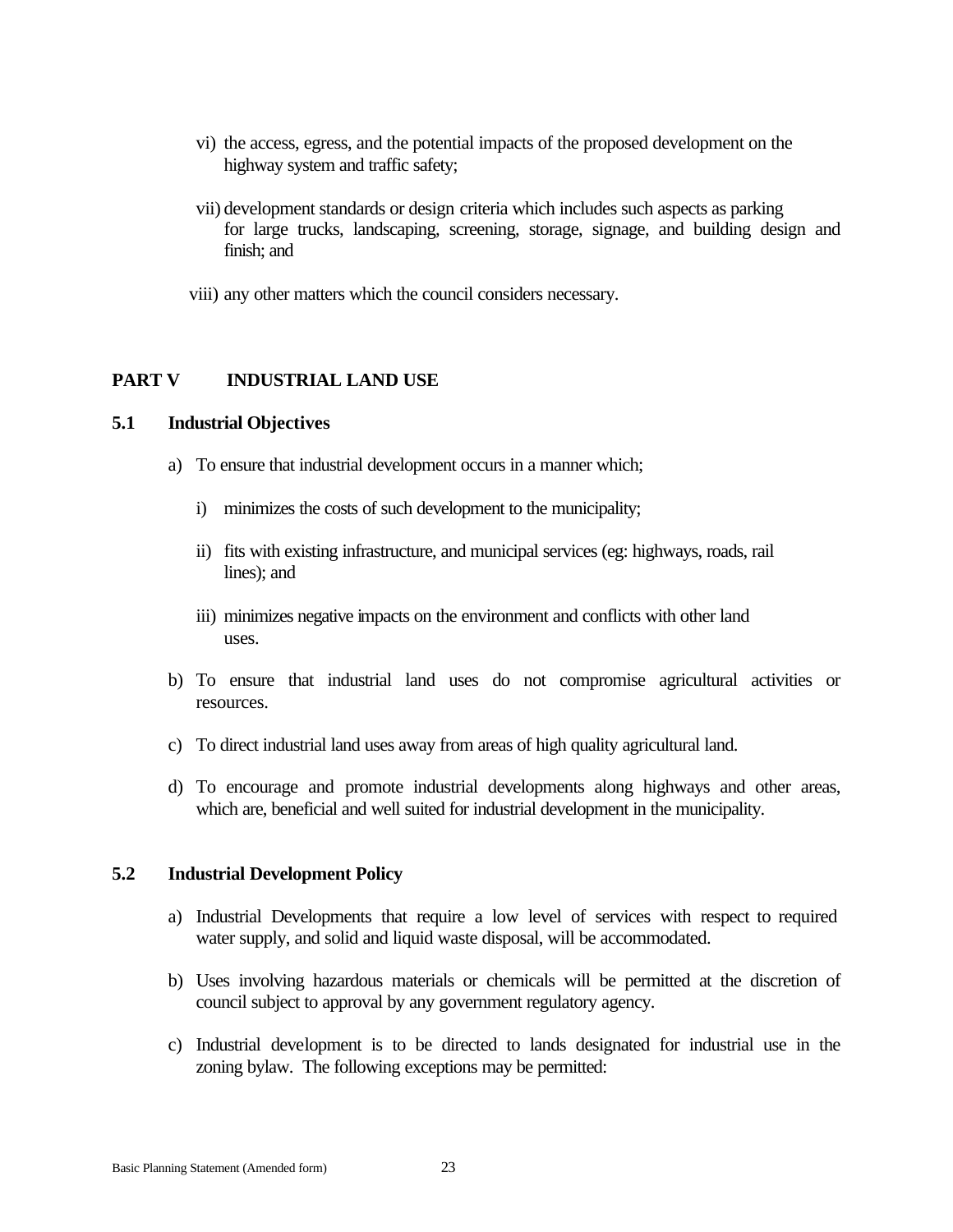- i) home farm occupations or business enterprises which sustain the viability of a farming operation or are required to be located on or in close proximity to farm markets;
- ii) natural resource extraction industries which require a location near raw materials;
- iii) industries with unique siting requirements, which require large tracts of land, ready access to transportation or which, by their nature, should be located away from populated areas or other industries, due to the emissions and other negative effects.
- d) Industrial development should generally be directed away from country residential development and better agricultural land.
- e) Industrial development should be encouraged to locate along primary transportation corridors.
- f) Industrial development shall not be located on land subject to flooding, high water table or where there is potential for soil slumping.
- g) Prior to the consideration of an industrial development or subdivision, the council may require that an area structure plan be prepared which should indicate:
	- i) the phasing of development;
	- ii) the size and number of parcels proposed;
	- iii) the installation and construction of roads, services, and utilities;
	- iv) the types of industry to be contained on the site;
	- v) the potential impacts on adjacent land uses, and proposed measures to reduce those impacts;
	- vi) the environmental suitability of the site with particular consideration to the soils, topography, drainage and availability of services, proximity to wildlife management areas and hazard land; and

vii) any other matters which the council considers necessary.

# **5.3 Mineral Extraction Policy**

a) Mineral extraction development, particularly sand and gravel developments, will be accommodated as appropriate, and will be considered as a discretionary use in the A - Agricultural and I - Industrial Districts in the zoning bylaw.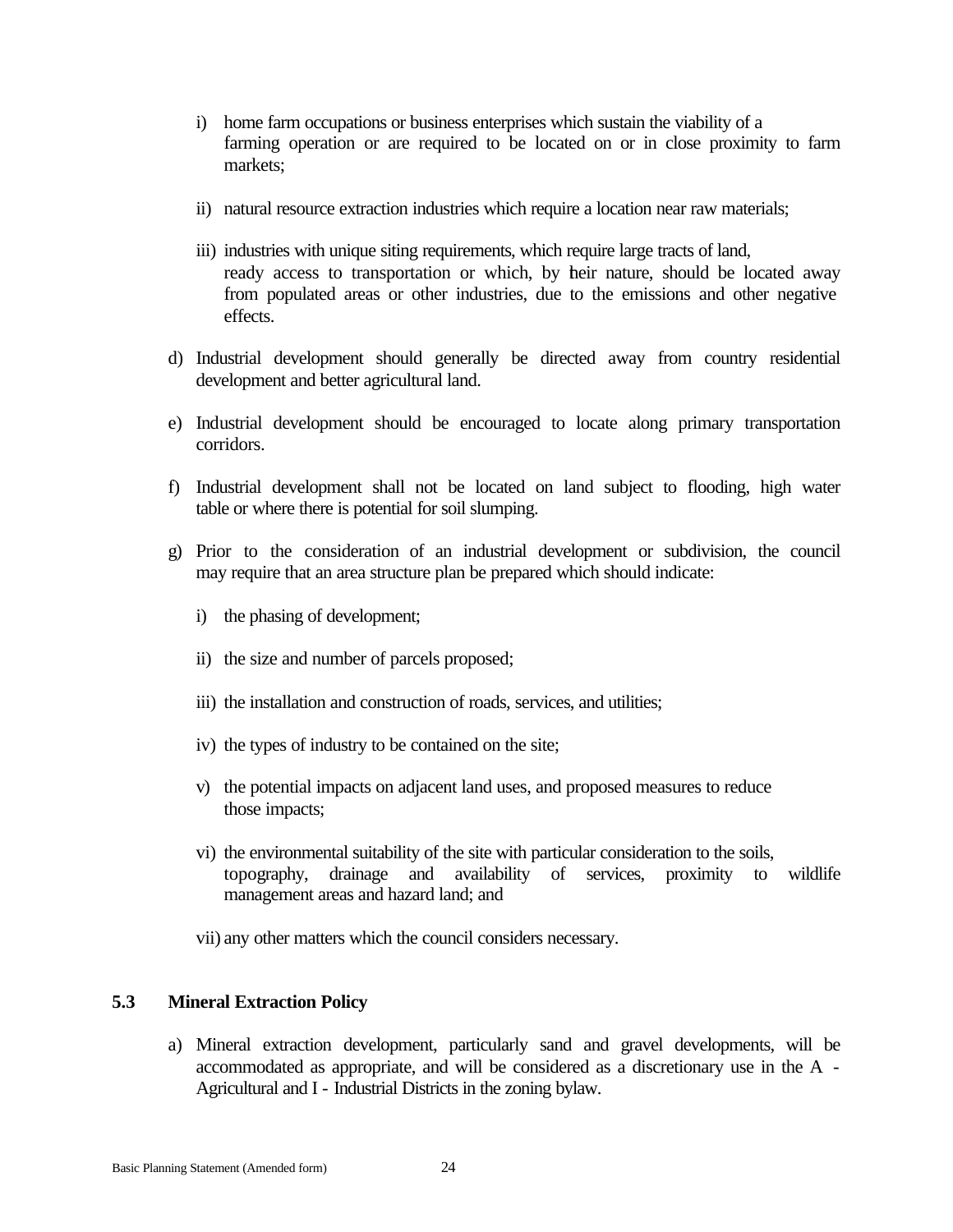- b) Approval of mineral extraction developments will be subject to the following:
	- i) New Sites
		- 1. Minimal disruption shall occur to:
			- critical wildlife habitats,
			- water resources,
			- heritage resources,
			- the natural environment.
			- existing residences.
		- 2. Land use compatibility shall be maximized. Minimum separations shall be maintained between mineral extraction operations and other uses as follows:
			- urban municipalities, hamlets, intensive country residential, medium density country residential subdivisions, mobile home parks, isolated residences or residential sites: 215 m.

Council may approve a lesser separation where the applicant submits a copy of an agreement between the operator of the mineral extraction operation and the owner(s) of the other affected development or urban Council (as appropriate), agreeing to such lesser separation. Such agreements between an operator and an owner (owners) of another development (other developments) must contain the provision that the parties to the agreement will caveat the agreement to the titles of the affected land. Where such agreements are made, Council shall be a party to the agreement and may use Section 215 of The Planning and Development Act, 1983 to caveat the agreement to the title(s) of the affected lands.

Council may require a greater separation than set out above. This would only apply where an unacceptable land use conflict would result with existing or future developments as shown on the Land Use Concept, which forms part of this Basic Planning Statement. (eg: in instances where higher nearby development intensity results in greater potential for conflict and where such greater separation would serve to reduce the conflict to acceptable levels).

- 3. New sites shall be subject to decommissioning and reclamation requirements, as set out in the zoning bylaw.
- 4. R.M. services, roads and public utilities shall not be negatively affected.
- 5. Public safety shall be protected.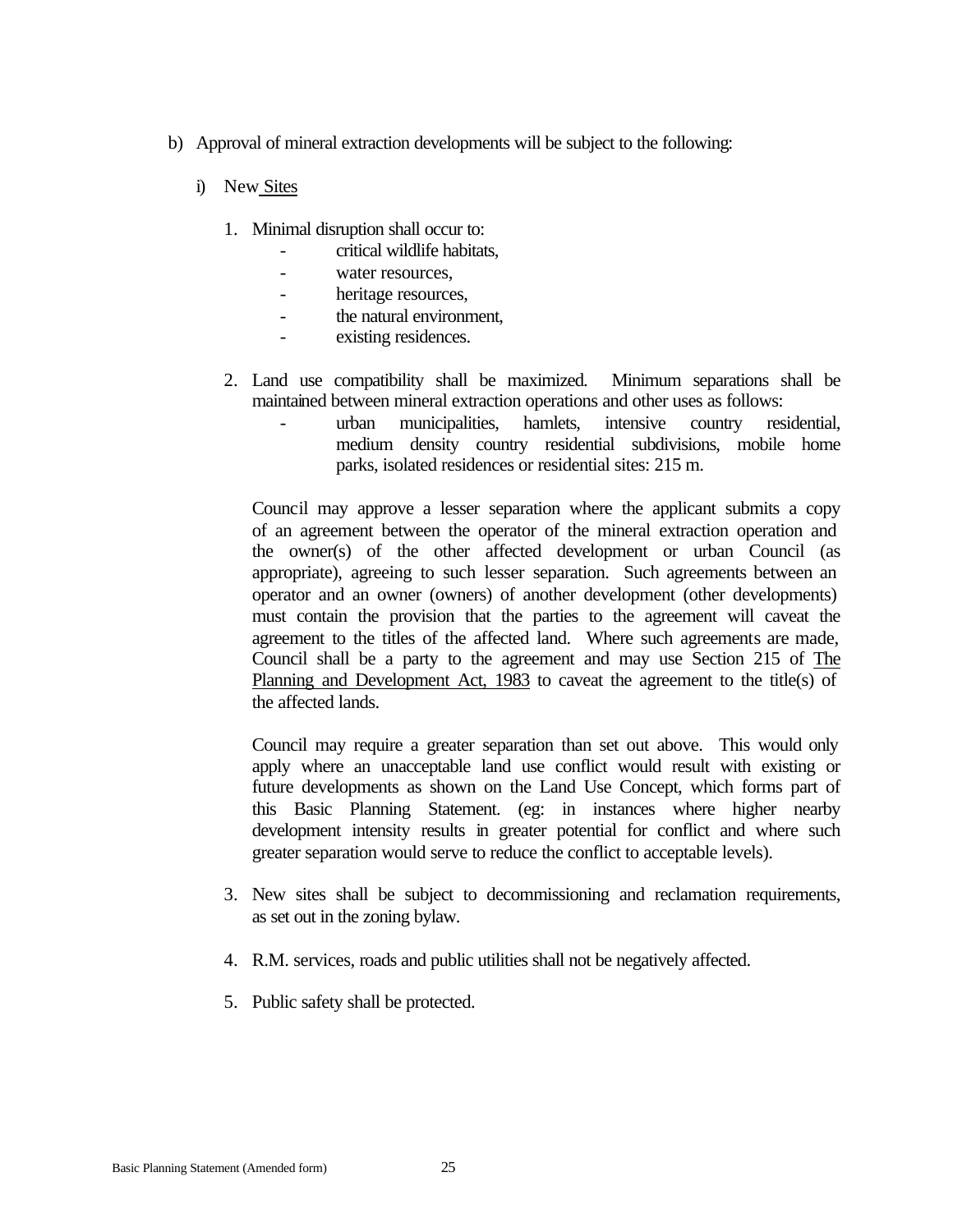- ii) Existing Sites and Operations
	- 1. Council shall encourage owners of existing mineral extraction sites and operations to properly manage, decommission and reclaim their existing operations and sites.
	- 2. Council shall require owners of existing mineral extraction operations and sites, who apply to develop a new or to expand an existing site, to remedy problems regarding the existing sites and operations, to council's satisfaction, either prior to or as a condition of receiving a new mineral extraction development permit.
- c) Council may limit the number of mineral extraction operations being developed, at any one time, to ensure:
	- i) efficient resource management,
	- ii) effective municipal service management,
	- iii) minimal R.M. road deterioration.
	- iv) public safety,
	- v) land use compatibility, and
	- vi) environmental protection.
- d) Council may require developers to provide the following reports and information to properly assess a mineral extraction development proposal:
	- i) Development descriptive, effects, phasing; site,
	- ii) Resource Management heritage, critical wildlife, mineral extraction, agriculture, etc.
	- iii) Geotechnical slope stability, soil characteristics, development limitations, soil permeability, etc.,
	- iv) Hydrological water supplies, aquifer testing, flooding, pollution prevention, etc.,
	- v) Servicing on site, off site, responsibilities, costs, effects, central services, etc.,
	- vi) Other as required by council.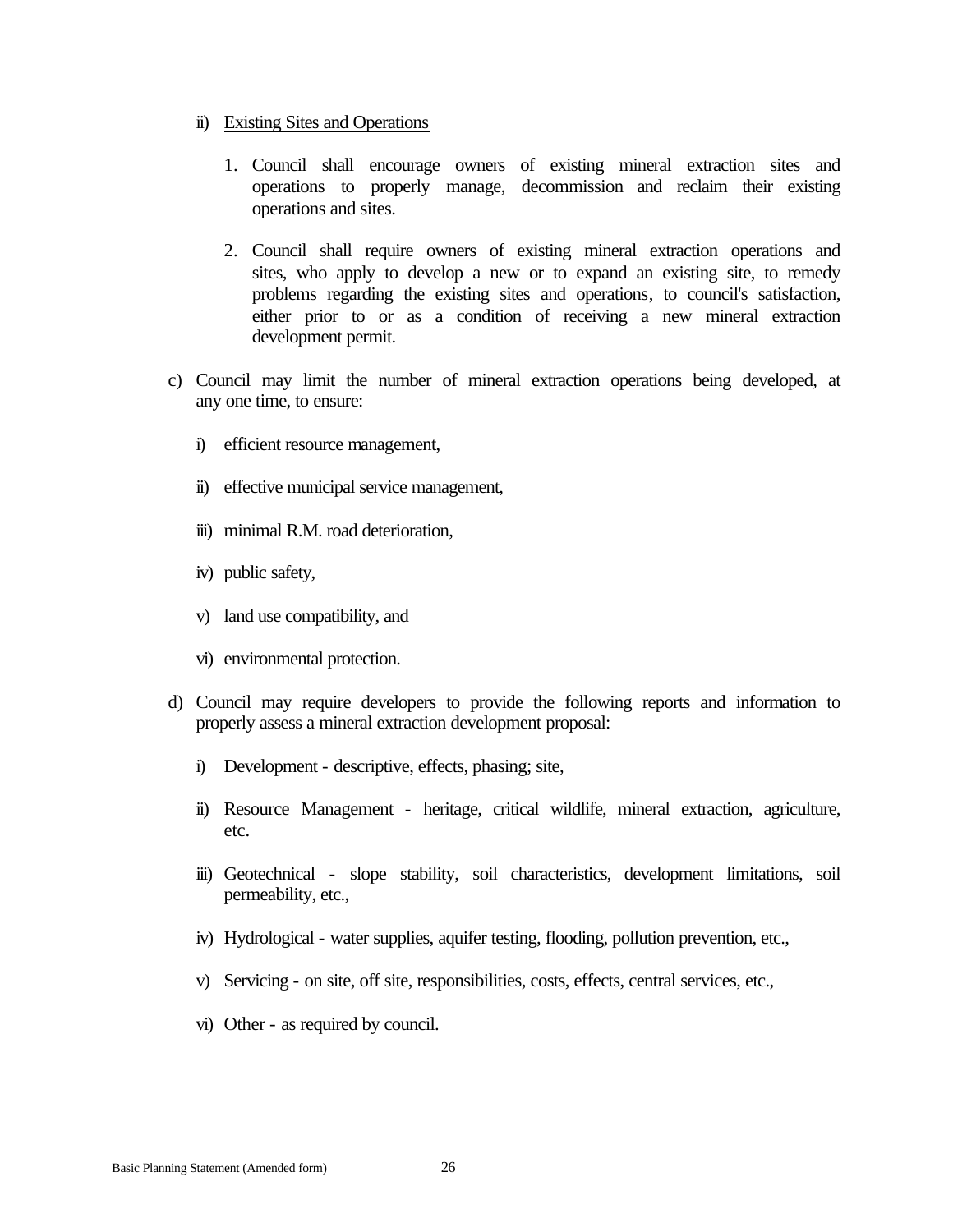- e) Information and reports shall also address environmental, operational and reclamation concerns, including:
	- i) the proposed development effects on existing and new roads,
	- ii) on and off site services,
	- iii) groundwater, water supplies and wells,
	- iv) public safety and nuisance,
	- v) on site facilities,
	- vi) road haul routes and frequencies,
	- vii) proposals and programs to mitigate negative impacts,
	- viii) progressive decommissioning and after pit use plans and programs,
	- ix) other, as required by council.
- f) The zoning bylaw will set out special development standards for mineral extraction development aimed at implementing policies in this Basic Planning Statement.
- g) Mineral extraction haul traffic shall be subject to council requirements regarding:
	- i) public safety,
	- ii) road design, capability and maintenance standards,
	- iii) nuisance control (eg: dust, noise, hours of operation, etc.), and
	- iv) other, as necessary.
- h) Council shall annually review and set mineral extraction haul fees to ensure that adequate private contributions are available to maintain haul roads and resource extraction operators and any person who hauls the aggregate may be required to enter into road maintenance agreements with the municipality.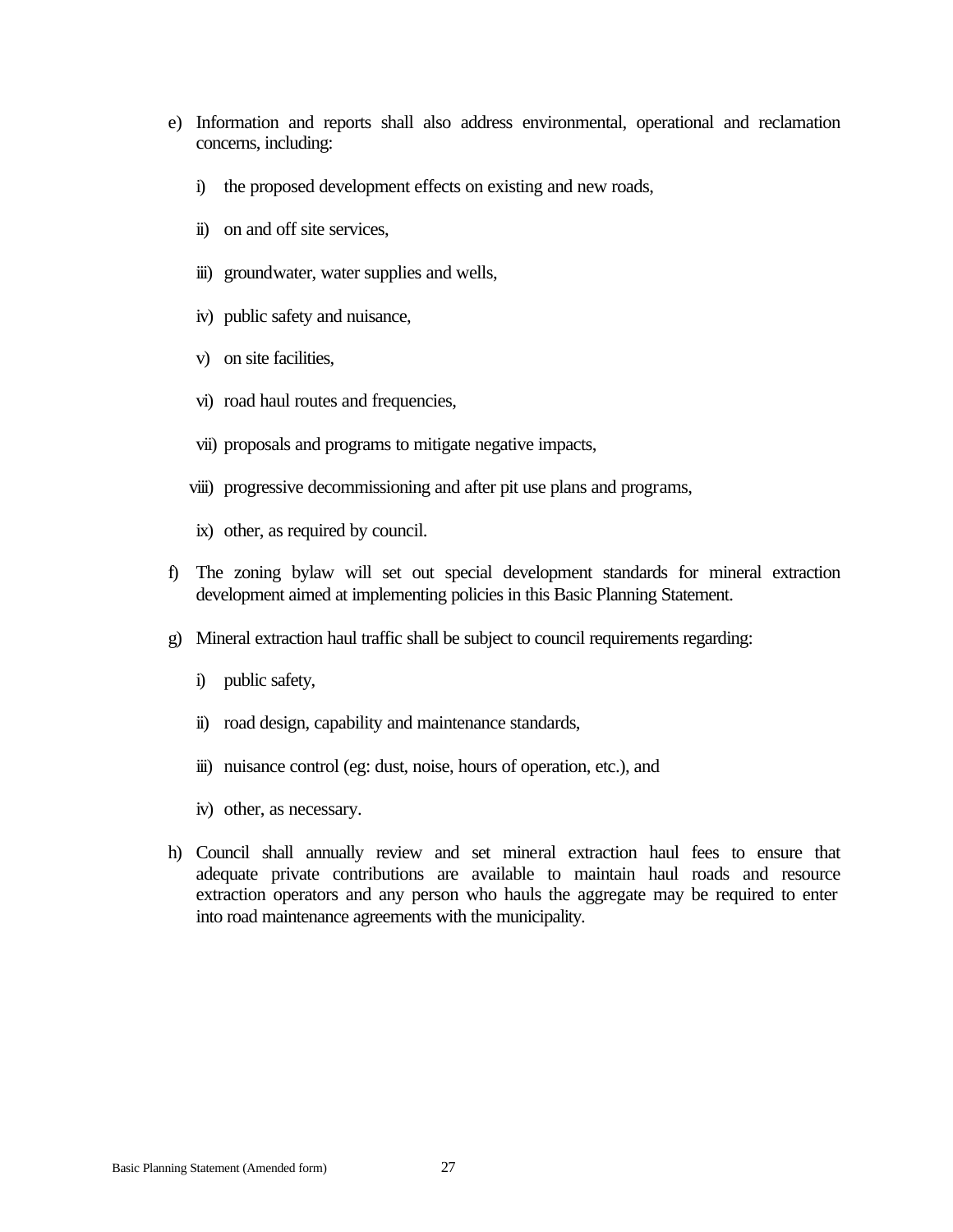# **PART VI MUNICIPAL SERVICES**

#### **6.1 Municipal Servicing Objectives**

- a) To minimize the financial burden on the residents of the municipality resulting from developments in the municipality.
- b) To ensure that services are provided in an economic and efficient manner.
- c) To provide and maintain a system of municipal roads which meet demands for safe travel and access.
- d) To minimize land use conflicts between utility systems and adjacent and surrounding land uses.

### **6.2 Transportation Policy**

a) The municipality will co-operate with the Department of Municipal Government, the Department of Highways and Transportation, and adjacent municipalities in longterm planning, which addresses its transportation needs.

# **6.3 Municipal Servicing Policy**

- a) All developments shall provide for individual on-site water supply as well as make provisions for liquid and solid waste disposal to the satisfaction of the council.
- b) When reviewing development proposals, council may request, from utility companies, their existing and future requirements of such servicing in and around the area of the development proposal.

# **6.4 Waste disposal Policy**

- a) Solid and liquid waste management / disposal facilities will be allowed at the discretion of Council subject to development standards as specified in the Zoning Bylaw and subject to the following locational policies:
	- i) It is Council's view that solid and liquid waste management / disposal facilities have the potential to negatively affect the general welfare of nearby residents and farm operations, relating to such factors as odours, blowing debris, decreased land values and perceived hazards. Therefore, in order to minimize conflict between solid and liquid waste management / disposal facilities and other development, policies for separation between solid and liquid waste management / disposal facilities and other development types are as follows: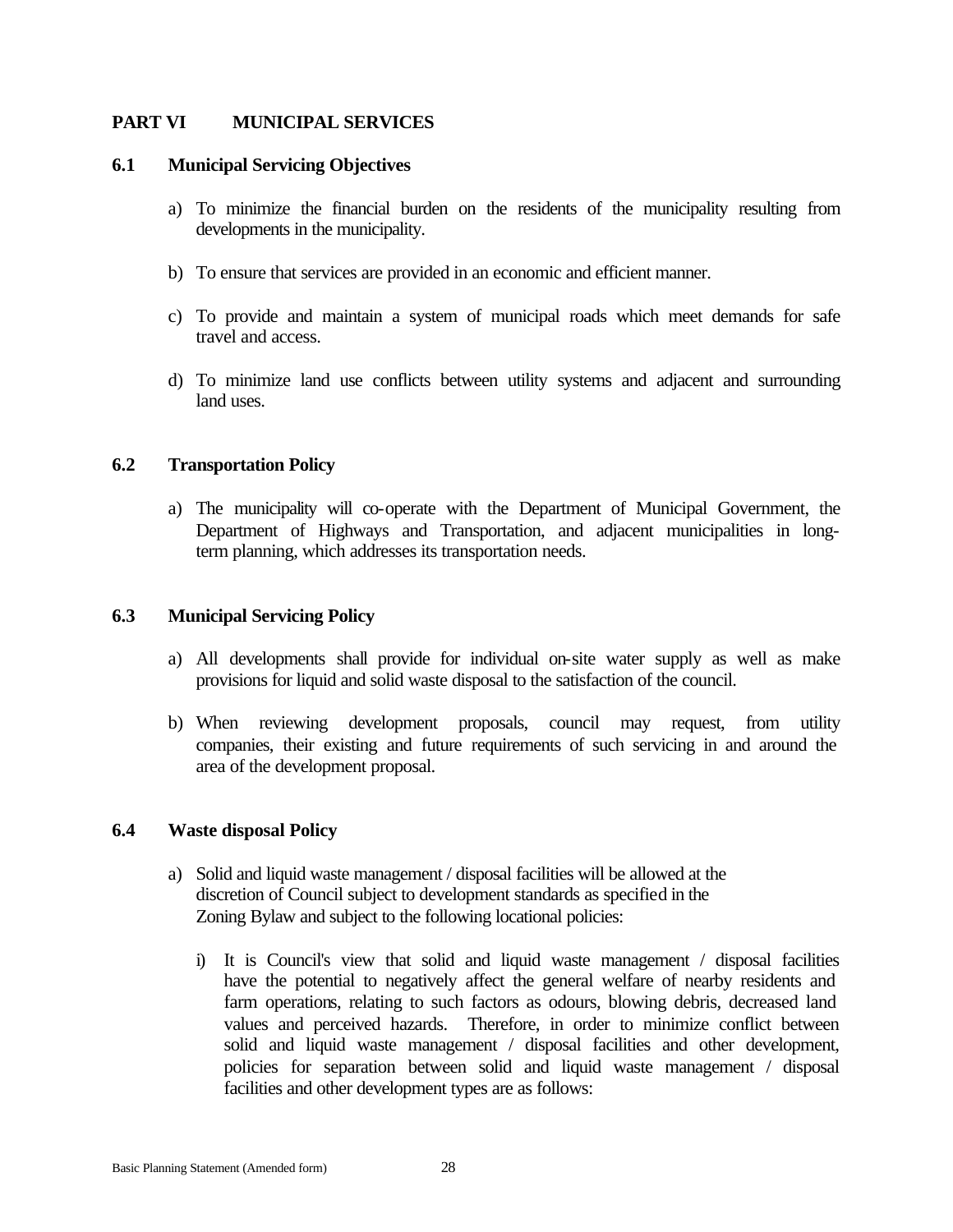- 1. minimum separation between any solid waste disposal facility and any residence or residential site: 457 metres (1,500 feet)
- 2. minimum separation between any liquid waste disposal facility and any residence or residential site: 305 metres (1,000 feet)
- ii) Council may approve a lesser separation than set out above where the applicant submits a copy of an agreement between the applicant and the owner(s) of the other affected development or urban Council (as appropriate), agreeing to such lesser separation. Such agreements between an applicant and an owner (owners) of another development (other developments) must contain the provision that the parties to the agreement will caveat the agreement to the titles of the affected land. Where such agreements are made, Council shall be a party to the agreement and may use Section 215 of The Planning and Development Act, 1983 to caveat the agreement to the title(s) of the affected lands.

# **PART VII ENVIRONMENT / HERITAGE RESOURCES**

Development has the potential to generate excessive and undesirable environmental disruption and pollution. While the Saskatchewan Water Corporation, Saskatchewan Environment and Resource Management and Saskatchewan Health each work to achieve environmental quality and water management, the council is aware of and accepts its environmental planning responsibilities with the framework of The Planning and Development Act, 1983, and other statues.

# **7.1 Environment and Heritage Conservation / Protection Objectives**

- a) To encourage the subdivision and development of land in the municipality in environmentally sustainable manner.
- b) To protect natural features, resources, communities, and ecosystems in the municipality.
- c) To protect historic, archaeological and other features, resources, or sites of cultural heritage significance from incompatible development.
- d) To encourage the preservation of natural wildlife habitat areas and other significant areas of natural vegetation in the municipality.
- e) To restrict development in areas that could prove hazardous to development for reasons of flooding or slope instability.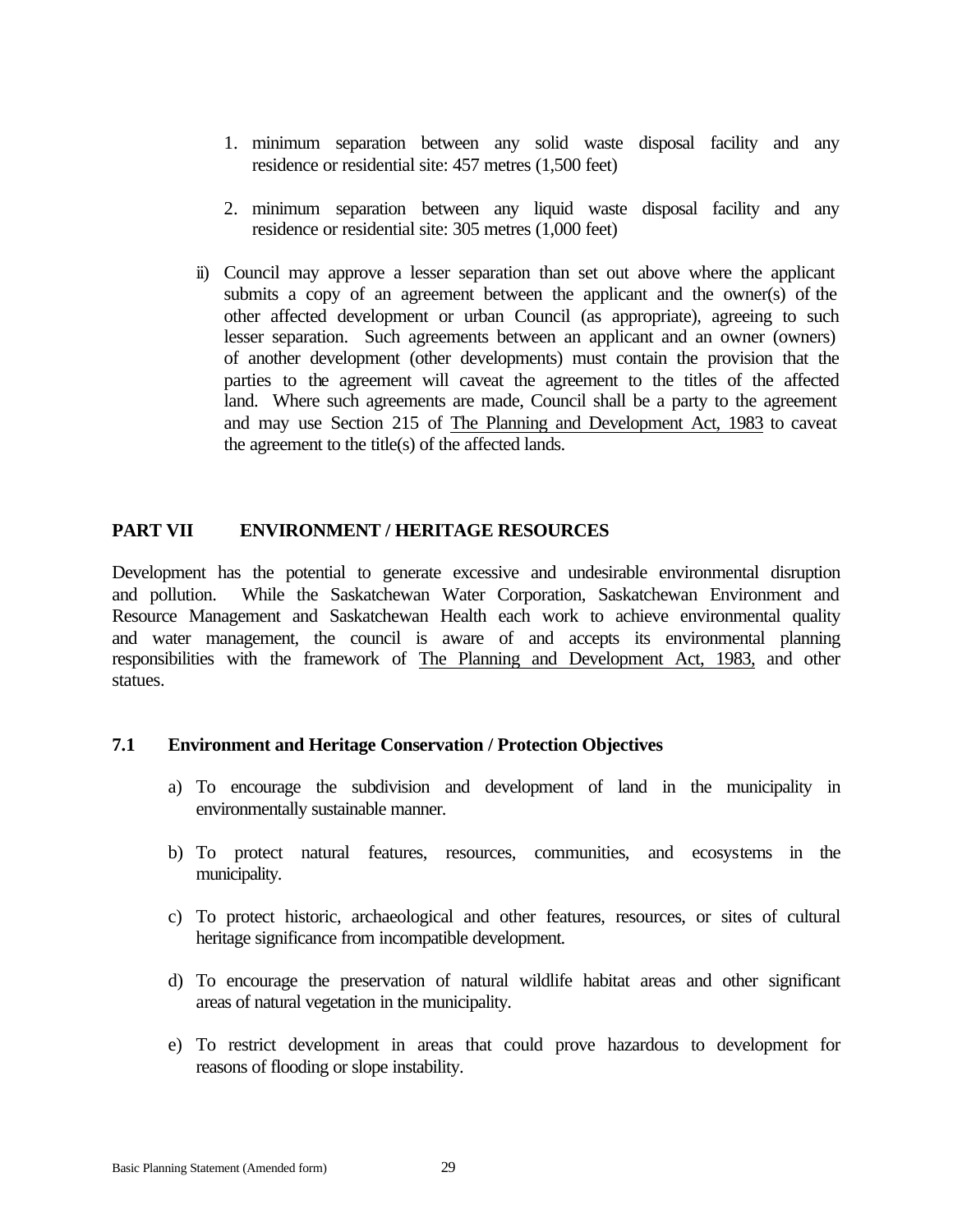# **7.2 Environment and Heritage Conservation / Protection Policy**

- a) Development shall not deplete or pollute groundwater resources within the municipality.
- b) Council shall require new development to have adequate surface water drainage through the municipality so as to avoid flooding, erosion and pollution.
- c) Development shall not needlessly destroy existing trees, vegetation, and unique flora.
- d) Development shall not damage or destroy any building or site deemed to be of cultural heritage significance.
- e) Council may require a geotechnical or hydrological inspection in considering approval of development on hazard land as identified by council.

# **PART VIII LAND USE CONCEPT**

The Land Use Concept for the municipality reflects the present land use patterns as well as identified opportunities for, and constraints on, future land use and development within the municipality and existing and proposed land use and development in adjacent jurisdictions. The concept identifies two "Policy Areas," to be referred to as:

- a) Industrial / Commercial Development Policy Area
- b) Agricultural / Residential Development Policy Area

The purpose of these Policy Areas shall be to help in applying the general goals, objectives and policies of the Basic Planning Statement, as well as objectives and policies relating more specifically to the spatial distribution of land use and development opportunities and constraints. The designation of these Policy Areas in the Basic Planning Statement is shown on the map entitled "Land Use Concept", which forms part of the policies set out in the Basic Planning Statement.

# **8.1 Industrial / Commercial Development Policy Area**

a) Intent

The intent of the Industrial / Commercial Development Policy Area is to accommodate appropriate industrial and commercial development.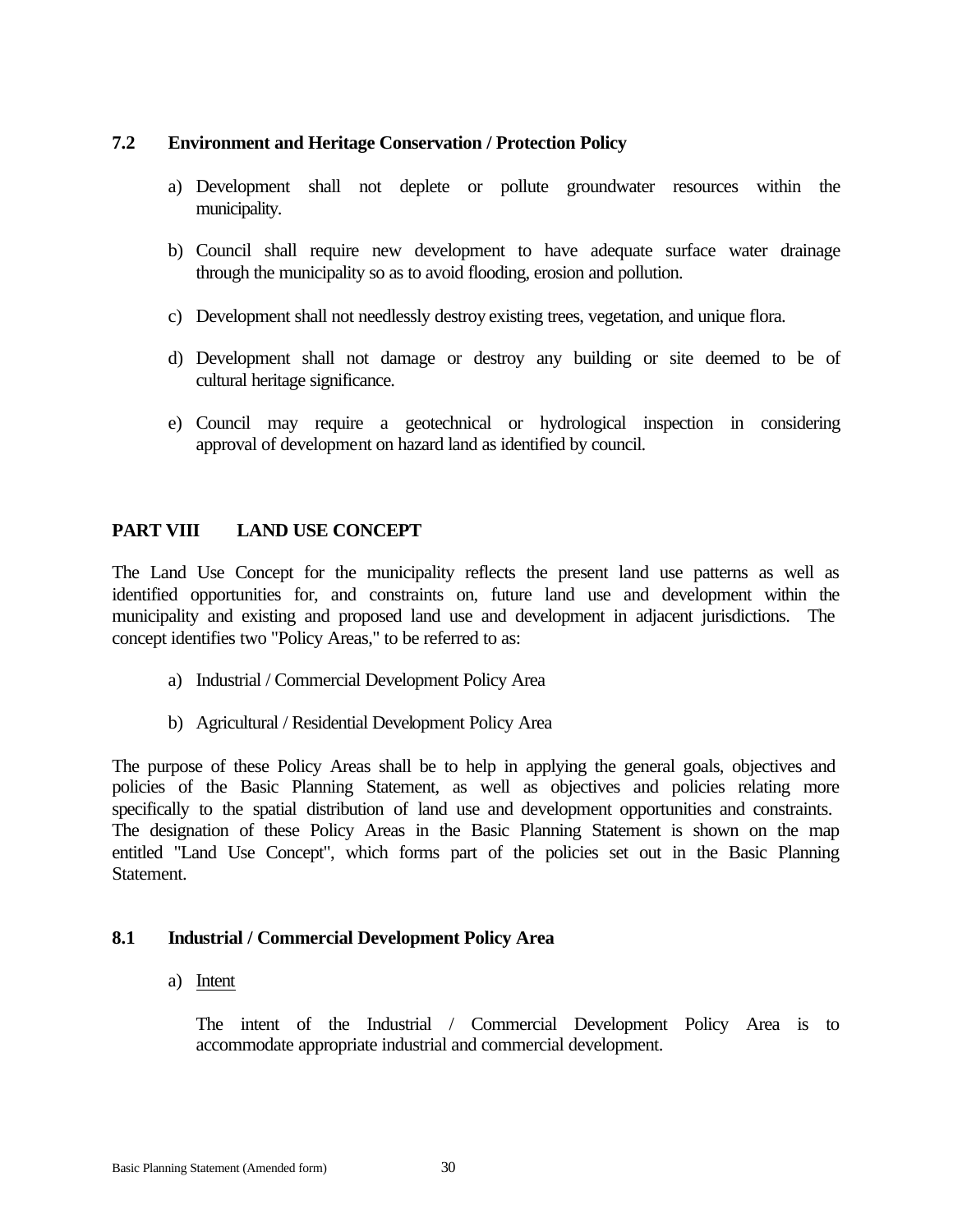#### b) Implementation

Until and unless applications for industrial development are approved, land within the Industrial / Commercial Development Policy Area will be zoned restrictively (generally "Agricultural" District). When industrial or commercial development is proposed within the Area, and when such proposals are in accordance with the policies in the Basic Planning Statement, the land may be rezoned to "Industrial" District.

Objectives and policies contained in the Basic Planning Statement may also be implemented through such instruments as subdivision control procedures and the issuance of development and building permits.

# **8.2 Agricultural / Residential Development Policy Area**

a) Intent

The intent of the Agricultural / Residential Development Policy Area is to encourage agricultural and agriculturally supportive developments and uses.

b) Separate Residential Sites

Within the Agricultural Development Policy Area, both farmstead and country residential development may occur in a limited fashion on separate sites, subject to the general and development policies in the Basic Planning Statement and to development standards set out in the Zoning Bylaw.

c) Implementation

Agricultural Development Policy Area development requirements, limitations and standards shall be further specified in the Zoning Bylaw. Generally, land within the Agriculture Development Policy Area shall be zoned "Agricultural" District.

i) Intensive and Medium Density Country Residential Development

Where applications for intensive or medium density country residential development or subdivisions are made in the Agriculture Development Policy Area, Council will consider such applications favourably and make required amendments to its Zoning Bylaw to accommodate such developments where it is demonstrated that:

1. site conditions are suitable for intensive or medium density country residential development;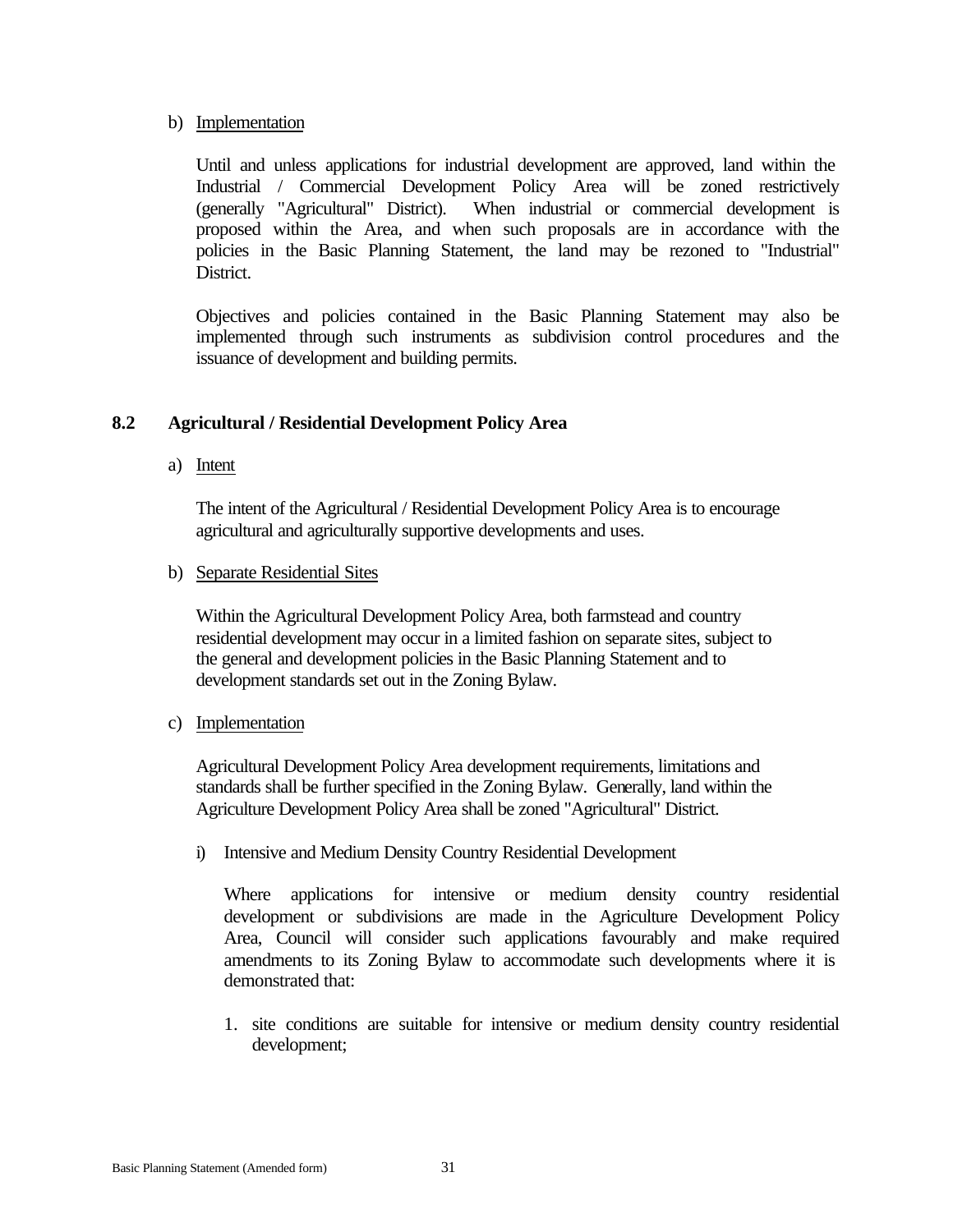- 2. negative environmental impacts of such development are avoided or suitably mitigated; and
- 3. the development conforms to all other relevant provisions of the Basic Planning Statement and Zoning Bylaw.

Objectives and policies contained in the Basic Planning Statement may also be implemented through such instruments as subdivision control procedures and the issuance of development and building permits.

ii) Commercial Development

Where applications for commercial development or subdivisions are made in the Agricultural Development Policy Area, Council will consider such applications favourably and make required amendments to its Zoning Bylaw to accommodate such developments where it is demonstrated that:

- 1. site conditions are suitable for commercial development;
- 2. negative environmental impacts of such development are avoided or suitably mitigated; and
- 3. the development conforms to all other relevant provisions of the Basic Planning Statement and Zoning Bylaw.

Objectives and policies contained in the Basic Planning Statement may also be implemented through such instruments as subdivision control procedures and the issuance of development and building permits.

# **PART IX IMPLEMENTATION**

The basic planning statement goals, objectives, and policies shall be implemented in the following manner:

# **9.1 Co-operation and Inter-municipal Consideration**

Council shall co-operate with senior governments, other municipalities, and public and private agencies to implement the basic planning statement.

Any development within 2 kilometres (1.24 miles) of an urban municipality's corporate limits shall be referred to the town council of that municipality for comments in terms of the impact of the development on the current and future land uses of the urban centre.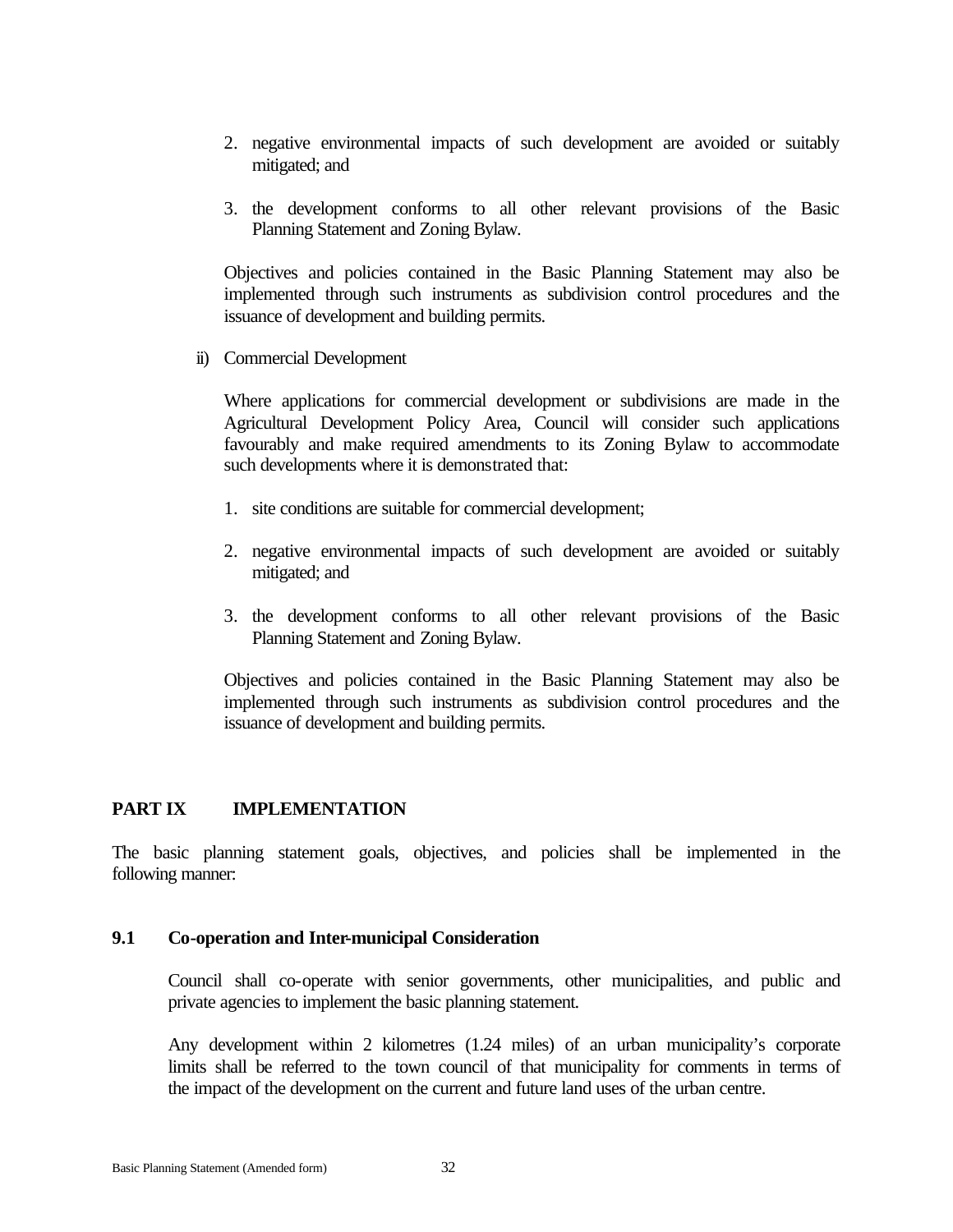## **9.2 Programs**

Council shall participate in senior government economic development, public utility, resource enhancement, housing, social and environmental protection programs and projects, where such will assist in achieving its goal and objectives.

# **9.3 Provincial Land Use Policies**

This bylaw shall be administered and implemented in conformity with applicable provincial land use policies, statues and regulations and in co-operation with provincial agencies.

### **9.4 Servicing Agreements:**

Before approving any subdivision development, Council may enter into a servicing agreement with the developer/ proponent, pursuant to Section 143 of The Planning and Development Act, 1983. The servicing agreement will outline responsibility for the provision of services, on the basis that they will not place any undue burden on the municipality.

#### **9.5 Binding**

The basic planning statement shall be binding on the rural municipality, the Crown, and all other persons, associations, and other organizations, and no development shall be carried out that is contrary to this basic planning statement.

# **9.6 Zoning Bylaw**

Council shall prepare and adopt, in conjunction with this basic planning statement, a zoning bylaw for the rural municipality.

### **9.7 Definitions**

The Zoning Bylaw definitions shall apply to the Basic Planning Statement.